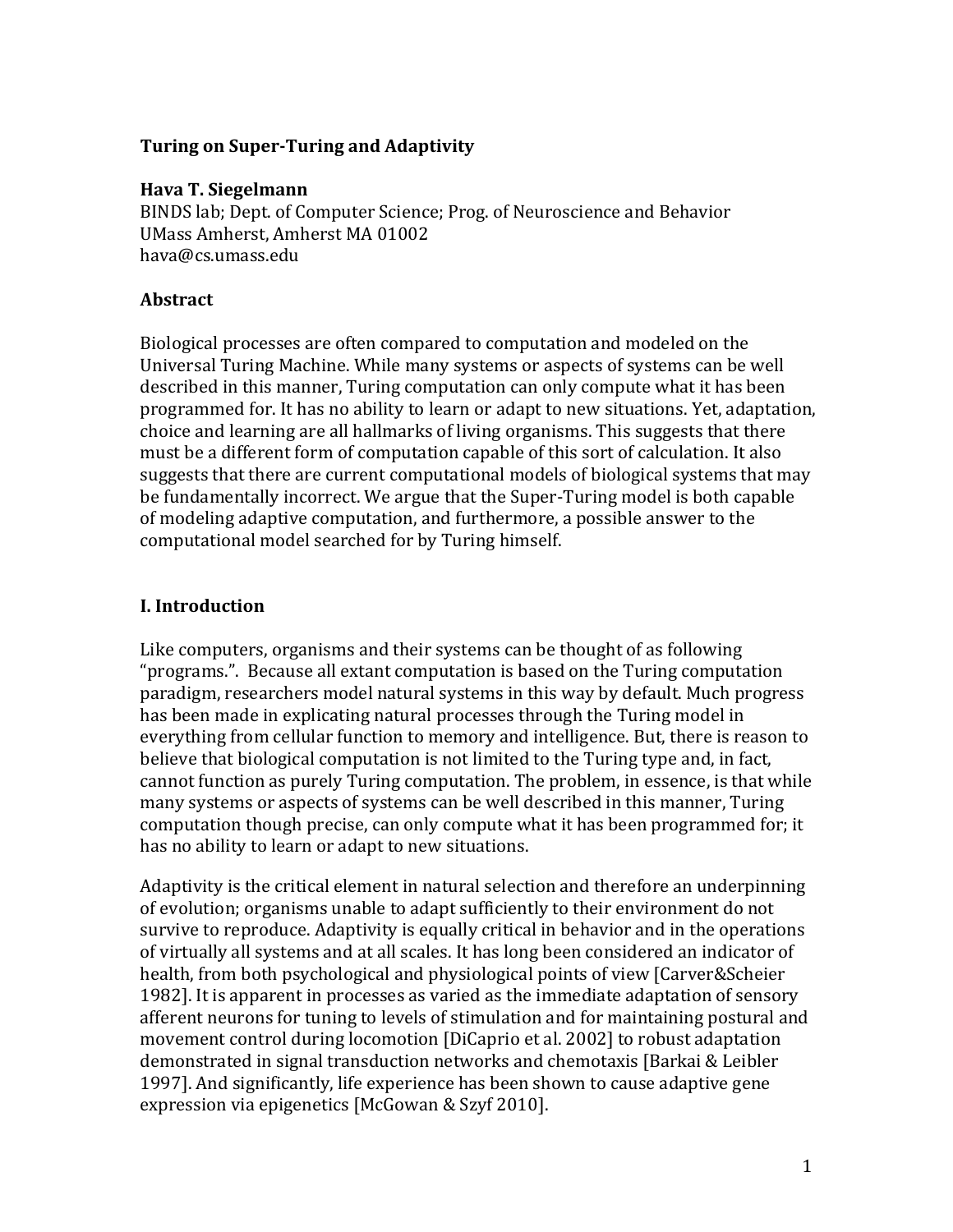The field of Artificial Intelligence (AI) looks to biology for answers on how to accomplish intelligent behavior; likewise, biology looks to computer models for insight into biological processes. Lacking the ability to express true adaptation, current computational models of biological systems may be fundamentally incorrect, which holds significant implications for both AI and biology.

We propose Super-Turing as an alternative computational form, capable of modeling adaptive and natural systems. This paper is organized as follows: Section II reviews Turing Computation. Section III describes Turing's search for superior computational models more closely aligned with human intelligence. We provide a possible answer to Turing's call in Section IV with the introduction of the Super-Turing Theory of Computation. We introduce the ARNN model in Section V as a demonstration of a Super-Turing machine model; we also introduce Super-Turing as a method of acting in an infinite environment while subject to resource constraints. In Section VI we provide an alternative analysis to compare Turing and Super-Turing systems in a more biological setting; we provide a different view on the Turing Test. In Section VII we discuss questions raised about computational models that go beyond the Turing limit; we reply briefly to these; some replies were written in 1950 by Turing himself. We end in Section VIII with a discussion and directions for future work.

# **II. Turing Computation**

The Artificial Intelligence community was captivated in 2011, when IBM's Watson computer won an impressive series of Jeopardy matches against human champions - seemingly a feather in the cap of machine intelligence. Watson pushes the current computational paradigm toward its limits using massive computer clusters, increasingly large amounts of memory, enormous databases and clever programming with myriad "if-then-else" statements. But, Watson can only operate in very orchestrated, specific environments, for which its program was designed in advance. Alter the task beyond programmed parameters, and Watson, as powerful as it is, will not be able to perform the computation. Watson, like other AI programs, robots and, in fact, virtually all computers, is based on the Turing computational paradigm, invented by one of the greatest minds of the last century, Alan Turing.

# **II.1 Turing's 1936 Model**

English mathematician and computer scientist, Alan Turing (1912-1954), is considered the father of computer science. As an undergrad at King's college, Cambridge, Turing developed a mathematical model for a machine that would simulate the "human calculators" of his time - clerks hired for rote number manipulation (e.g., sums, square roots, percentages, etc.).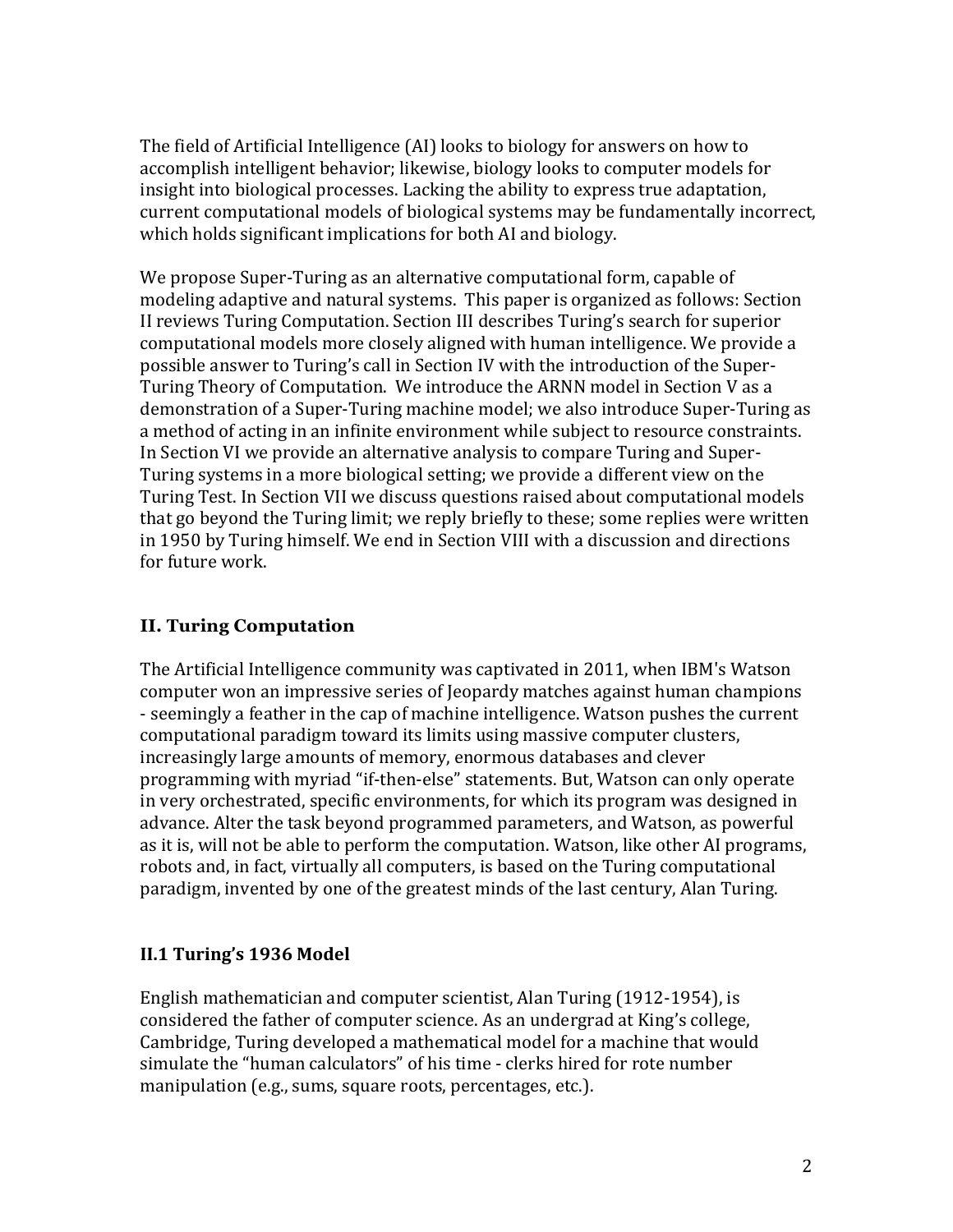Prior to Turing's model, only finite controllers existed - where a machine's structure determined its operations. It was Turing's innovation to separate the machine's structure from the operation it performed; instead his model makes use of a "Universal" (general) Machine, which executes a separate set of instructions (program) spelling out how to make particular calculations. Other Turing innovations are external storage used by the Universal Machine as "scrap paper" (memory) during calculations and the sub-routine  $-$  a program that can be called by the main program. All computers that have the structure of machine-memoryprogram – in practice all current computers – follow Turing's theoretical exercise to simulate the human-calculators of his time. And all Turing machines are limited in function to exactly what is written in the program fed to them.

#### **II.2 Computational Biology Based on the 1936 Turing Model**

In the field of System Biology, cells with their genetic regulatory networks have been described in computational terms since the 1960s: By analogy, cellular genetic material is the "program" that guides protein production; protein levels determine the evolution of the network, thus serving as "memory" [Kauffman 1969]. Bray used a computational analogy to describe the process of gene expression [Bray 1995], suggesting that protein based circuits are the devices by which unicellular organisms react to their environment instead of a nervous system. Classical Kinetics [Magnasco 1997], Dynamics of Ciliates [Landweber & Kari 2002], and Genetic Networks [Ben-Hur & Siegelmann 2004] are but a few model systems that were demonstrated to behave like the Turing model, attesting to the model's centrality. Yet, biology is replete with examples of systems changing to meet the requirements of changing environment: Mice given dietary supplements develop changes in fur color, weight and propensity to cancer - due to epigenetic changes [Morgan et al. 1999]; genetically identical, human monozygotic twins have been shown to diverge in their epigenetic modifications with age and lifestyle differences (Fraga et al. 2005). The classical computational Turing paradigm assumes a fixed program; however, long-term changes in phenotypic behavior based on environment weaken the analogy to Turing computation.

Turing computation has likewise been adapted to explain neural computation. The early mathematical model of a neuron by McCulloch and Pitts [McCulloch & Pitts 1943] considers it a binary device, leading to binary interactions in a network with other neurons. McCulloch stated:

"...it was not until I saw Turing's paper that I began to get going the right way around, and with Pitts' help formulated the required logical calculus. What we thought we were doing (and I think we succeeded fairly well) was treating the brain as a Turing machine." [von Neumann 1963, Copeland 2004].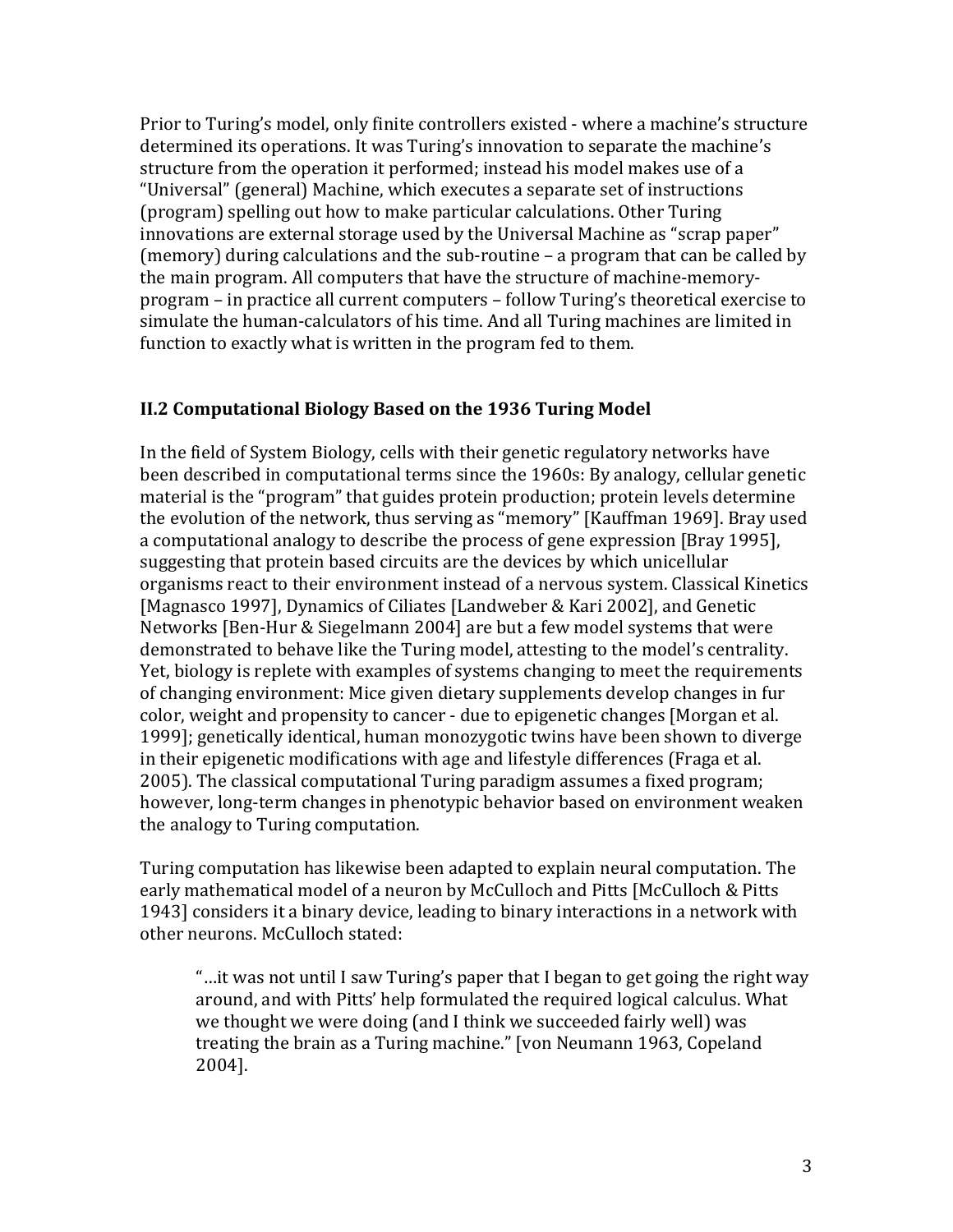Rosenblatt's seminal "Perceptron's" learning algorithm (Rosenblatt 1958) introducing the first method to update neuronal connections also uses binary units. In fact, current models of biologically inspired spiking neurons (e.g., integrate-andfire, leaky-integrate-and-fire) are direct descendants of the fundamental McCulloch-Pitts model, e.g., [Pillow et al. 2004]. In the neuroscience of memory, consolidation was considered the underlying process that created fixed, stable memory traces, well suited to modeling via Turing computation. Yet, the relatively recently recognized process of reconsolidation, has been shown to actively modify memory traces [Sara 2000]. Reconsolidation occurs shortly after memory retrieval, when memories become labile and capable of being updated by new experience. During this reconsolidation step, memories may fade, strengthen or change [Tronson  $&$ Taylor 2012]. Reconsolidation is at the heart of the adaptation that facilitates learning and thus at the root of our intelligence. With reconsolidation, memories can no longer be considered stable and fixed as assumed in the classical Turing paradigm.

With all its centrality, the Turing model is based on the concept of a predesigned, loadable program, lacking any sort of adaptivity at its core. Recognizing adaptivity's place as a key component of intelligence, other computational models need to be considered in AI, modeling natural systems and in future technologies.

#### **III. Turing, Beyond His Universal Machine**

The first to note that the Universal machine was insufficient to describe nature and imitate intelligence, was Turing himself:

"Electronic computers are intended to carry out any definite rule of thumb process which could have been done by a human operator working in a disciplined but unintelligent manner." [Turing 1950a]

This year, the centennial of Turing's birth (1912), many biographical articles were published about him and his work. It is telling however, that given such intense scrutiny, his early work is highly emphasized, while Turing's true passion - to find a more appropriate machine to describe nature and intelligence - has been almost universally overlooked. Yet, it is this rarely mentioned area of Turing's research that history may very well identify as his most visionary.

#### **III.1. Turing's Passion: The New Type of Machine**

In a letter to cyberneticist, W. Ross Ashby during the design of the ACE (1946), one of the earliest Turing computers, Turing wrote:

"I am more interested in the possibility of producing models of the action of the brain than in the practical applications to computing."  $[Copeland 2004]$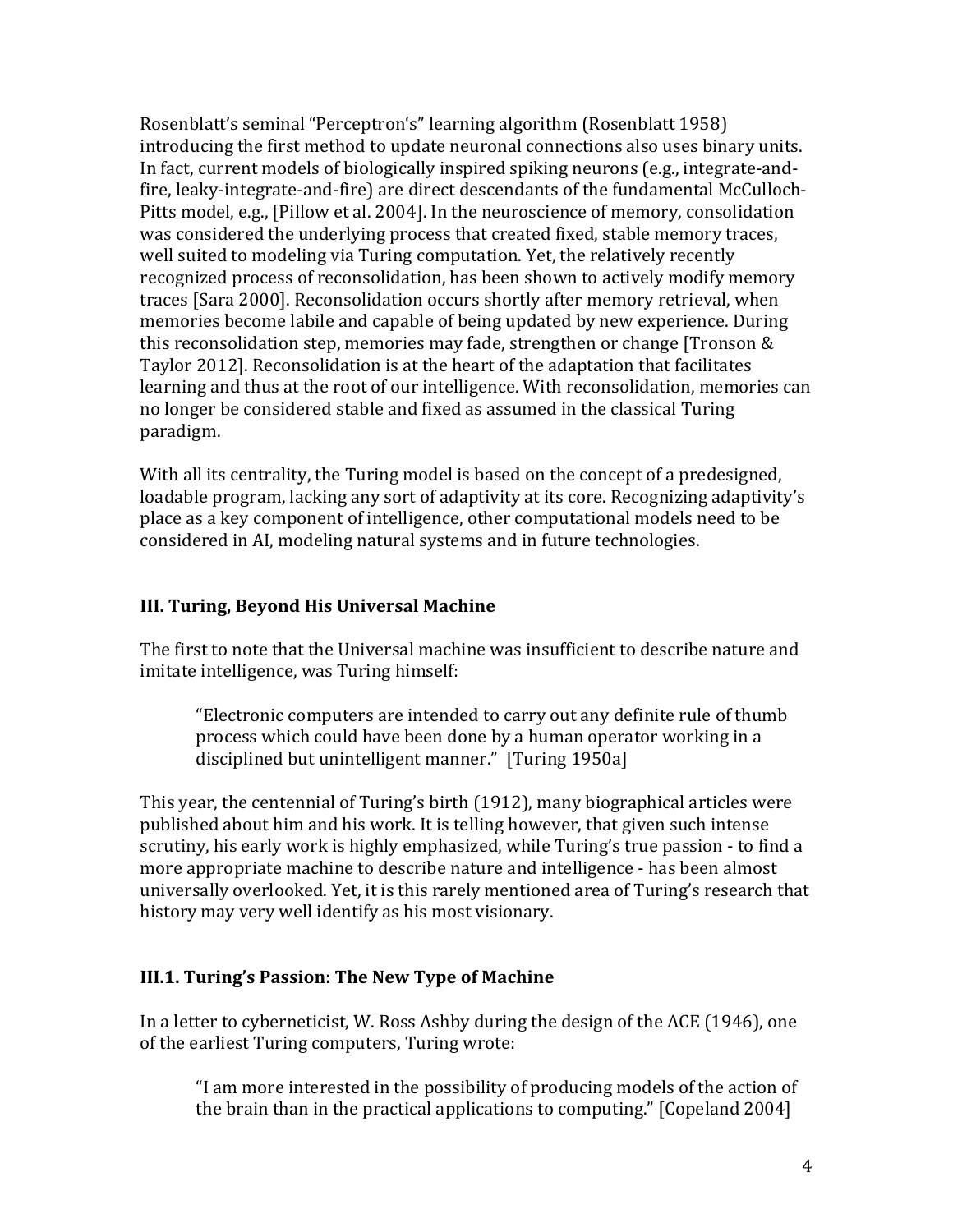In "Intelligent Machinery, A heretical Theory," (on "The '51 Society," a BBC radio program) Turing states:

"My contention is that machines can be constructed which will simulate the behaviour of the human mind very closely. They will make mistakes at times, and at times they may make new and very interesting statements." [Turing] 1951]

Turing's mind ran far ahead of those around him. While his thoughts turned to a new type of computation, his peers were still trying to understand and implement his 1936 machine. Turing's boss at the National Physical Lab, Sir Charles Darwin, was displeased with Turing:

"hitherto the machine  $[ACE]$  has been planned for work equivalent to that of the lower parts of the brain, and he [Turing] wants to see how much a machine can do for the higher ones; for example, could a machine be made that could learn by experience? This will be theoretical work, and better done away from here."[Darwin 1947]

Turing replied by requesting a year off, and using it to write what is considered today, the first manuscript of AI, "Intelligent Machinery" [Turing 1948]. Darwin was still displeased, describing the manuscript as a 'schoolboy's essay' and 'not suitable for publication' [Copeland 2004].

## **III.2 The Principles of Turing's New Paradigm of Computation**

In various works and interviews, Turing cumulatively described four different principles governing the creation of a better, stronger computational machine. I refer to them together as, "the four principles of Turing's paradigm of superior computation."

**1. Series of Machines:** Turing introduced Ordinal Logic (PhD thesis, 1938), showing how a logic can be associated with any constructive ordinal number, and that it is possible to climb repetitively from a given logic to one that is incrementally more complete. In a letter to Newmann (1940) Turing explains:

"One imagines different machines allowing different sets of proofs, and by choosing a suitable machine one can approximate 'truth' by 'provability' better than with a less suitable machine, and can in a sense approximate it as well as you please."

Turing suggested the use of a series of machines as a way to get a stronger logic. The process of attaining the next machine in the series is complex; Turing related it to the faculties of intuition and ingenuity [Turing 1939].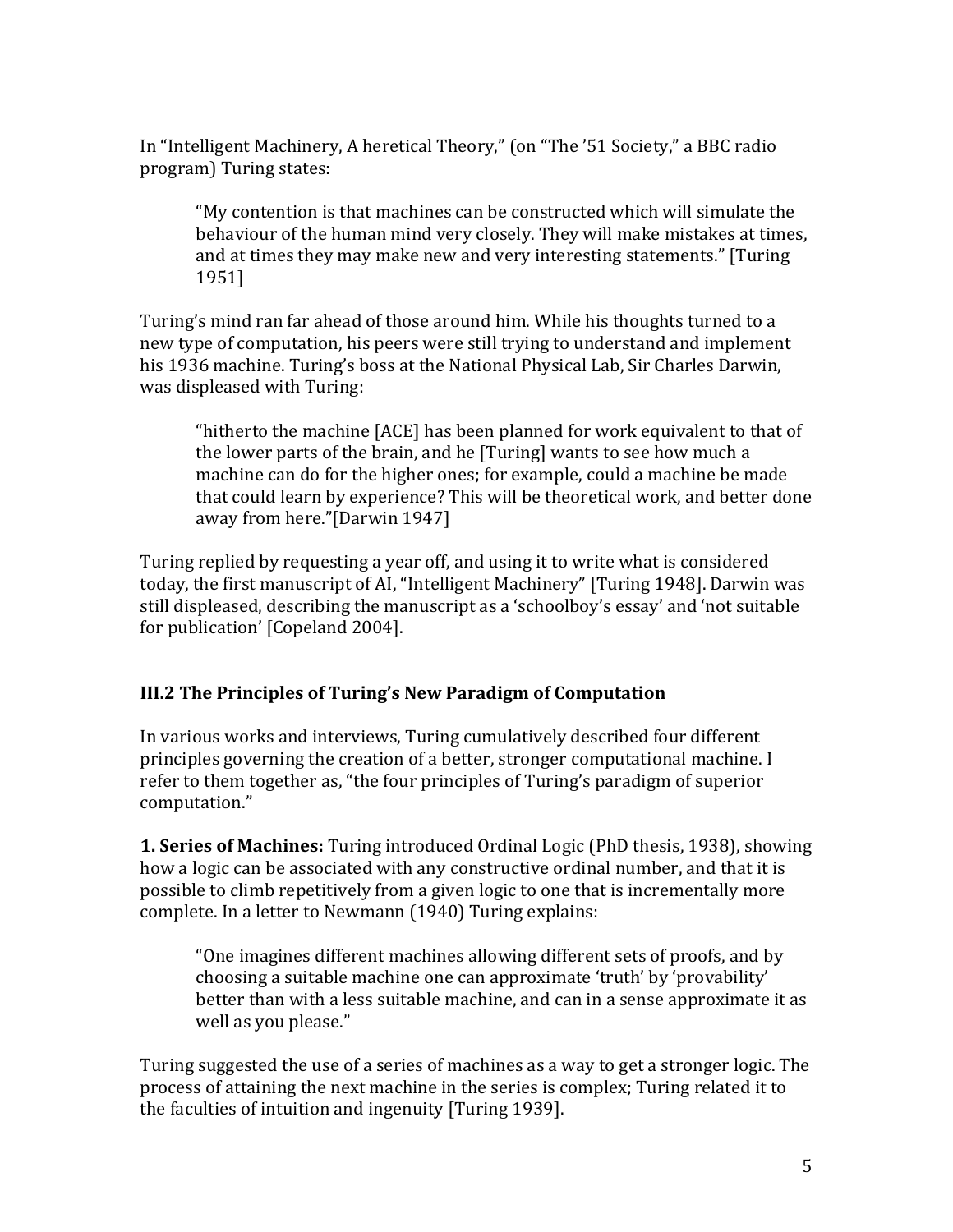**2. Learning & Adaptivity:** On February 1947, Turing lectured to the London Mathematical Society about his work in designing and building ACE at NPL. While ACE was supposed to be a mere implementation of the universal machine, Turing explains: 

"What we want is a machine that can learn from experience." [Turing 1947]

He suggests allowing the machine to make mistakes in order to be creative:

"There are indications however that it is possible to make the machine display intelligence at the risk of its making occasional serious mistakes."  $Turing 1947$ 

Turing clarifies the extent of learning he would like to see in a BBC program from January 1952:

"If the machine is built to be treated only as a domestic pet, and is spoon-fed with particular problems, it will not be able to learn in the varying way in which human beings learn." [Turing 1952]

#### **3. Randomness:**

If we search only what we know in a deterministic process, we are limited to those answers that exist within our knowledgebase. To enable a computational system to gain efficiency and access to other choices, we can incorporate a random element within the deterministic program. Total randomness would be worse than no randomness at all; what is desired is a balance between information contained in the system and a level of randomness for inspiration, unpredictability and free will.

Turing considered adding a random element to the ACE [Turing 1947]. In his 1950 paper, "Computing Machinery and Intelligence," Turing introduces his notion of "partially random" computation:

"An interesting variant on the idea of a digital computer is a 'digital computer with a random element'. These have instructions involving the throwing of a die or some equivalent electronic process;" [Turing 1950]

In a BBC talk "Can Digital Computers Think?" Turing clarified further:

"a machine which is to imitate a brain must appear to behave as if it had free will, ... make its behaviour depend on something like a roulette wheel or a supply of radium." [Turing 1951a]

#### **4. Rich information:**

Richness of information reflects quantitatively the space of possible behavioral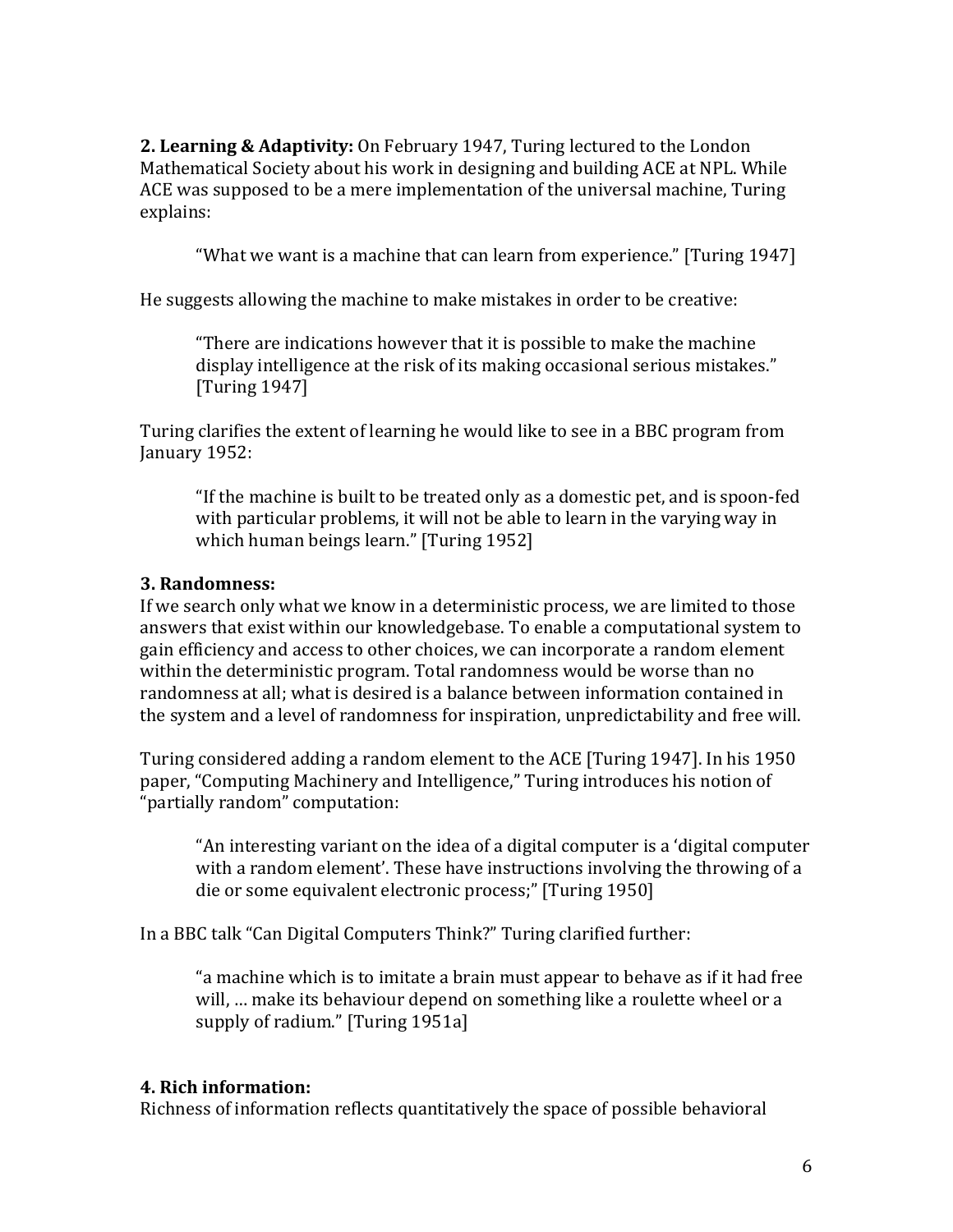choices available to the system. Turing suggested a connection between probability and information reminiscent of contemporaneous advances in the field of Information Theory. Interestingly, in 1943, Turing, the presumptive father of computation, was posted to Washington, D.C. to assist in code breaking efforts; while there he met Claude Shannon, considered the father of information theory. Later, Turing suggested that in a practical sense, a deterministic machine might seem unpredictable to an observer, as if it had a random coin - given that the machine has access to rich information unknown to the observer:

"A determined machine may appear partially random. This would occur if for instance the digits of the number  $\pi$  were used to determine the choices of a partially random machine, where previously a dice thrower or electronic equivalent had been used." [Turing 1948]

He further clarified:

"It is not difficult to design machines whose behavior appears quite random to anyone who does not know the details of their construction." [Turing] 1951a]

#### **IV. The Super-Turing Model of Computation**

Super-Turing is not merely a more powerful form of computation; it is entirely different than Turing computation; there exists a hierarchy of computational powers directly related to the ability to adapt to the surrounding environment or equivalently to the richness of information available for operations - bounded with Turing computation at the bottom (least powerful and unable to adapt) and Super-Turing computation at its summit (most powerful and greatest ability to adapt). A natural system's computational power may fall anywhere in the hierarchy based on its particular level of richness and adaptability. The hallmark qualities of Super-Turing computation include efficiency using resources (e.g., precision and information, only to the extent needed) and flexibility in changing its program based on environmental pressures. Super-Turing computation encompasses principles found in biology.

Consider the possibility of early forms of life with only the Turing ability to act as programmed and no ability to adapt; the ability to adapt confers such great advantage in terms of survival that in the face of organisms with this ability, those lacking it would be quickly overtaken and soon extinct. An organism capable only of Turing type computation would need to store infinite programs to deal with whatever it might encounter including unanticipated and unlikely events. A solely Turing based organism is clearly untenable; the alternative and the only functional approach, is a system that adapts and learns based on its environment. Adaptation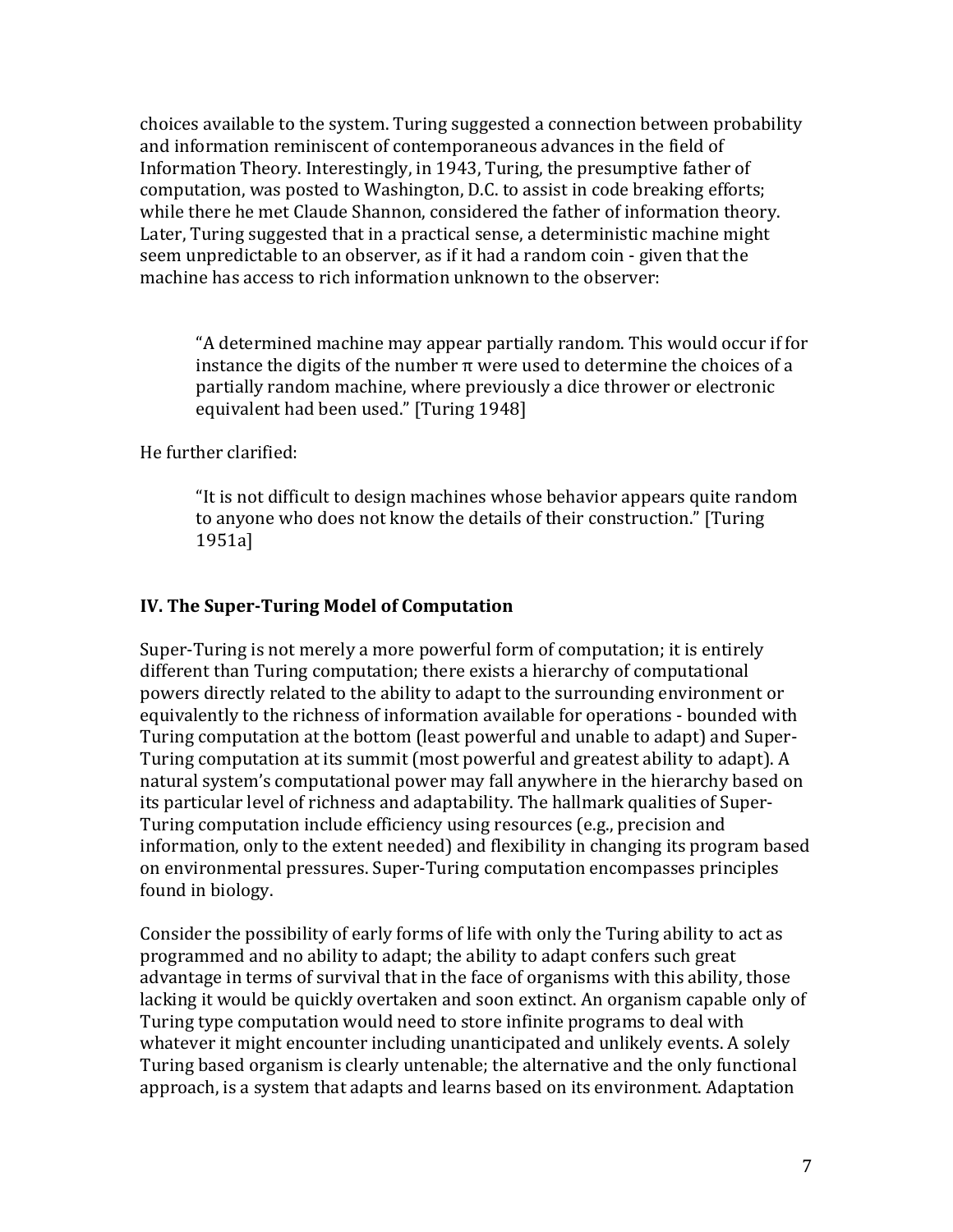can lead to an appropriate behavior ultimately comparable with a machine inefficiently programmed for every eventuality.

Suggesting that living organisms utilize Super-Turing computation at many system levels from cellular to processes involved in memory and intelligence does not mean that Turing computation is not present. On the contrary, repetitive functions like a plant's pollen tube extending to the ovules at the base of the pistil, are likely carried out through Turing calculations [Cheung 2010]. The process only becomes Super-Turing if something unexpected is encountered that necessitates adaptation. Having adapted and arriving at a more advantageous situation via Super-Turing computation, the new instructions can be coded as Turing sub-routines for repeated use increasing the system's efficiency by lessening computational overhead, as in the case of epigenetic change. The Super-Turing program can further modify learned Turing sub-routines as needed to suit future conditions.

There are countless examples of Super-Turing computation in biology, e.g., Bacteria collectively "glean latent information from the environment and from other organisms, process the information, develop common knowledge, and thus learn from past experience" [Ben-Jacov 2008 ]. Using this information, bacteria can change the morphology of their colony to defend against a threat. Bacteria that have most successfully altered genetically to be antibiotic resistant are used as bulwarks to protect those more vulnerable. In a behavioral context, an infant tries various forms of interaction with its environment, i.e. crying, cooing, smiling, etc., adapting its behavior to gain reward, i.e. attention, food, etc. The infant can both transfer and alter behavior toward other caretakers to maximize her benefits.

Super-Turing computation is not precise in the sense of Turing, it makes mistakes and tries new avenues. This does not mean that Super-Turing computation is inaccurate, rather, it constantly tries things and makes small corrections to achieve an overall accuracy supported by experience and learning. A similar concept supports the "ecological rationality" theory, suggesting that humans are not necessarily rational with respect to some logical formula but rather they follow heuristics to adapt that are fast, simple to compute and require little information [Gigerenzer et al. 1999].

## **IV.1 Super-Turing Computation – Brief History**

In the early 1990's, as a grad student at Rutgers University, I was curious about the computational capabilities in a mathematical model of artificial neural networks, where the network is made up of neurons and information flows among them without any external tape for bits. While the Universal Turing machine has separate areas for a fixed, reliable memory and the program it runs, in artificial neural networks, memory and instructions are interleaved and the program is updated as the memory is. In the Turing model, memory is updatable, but the program cannot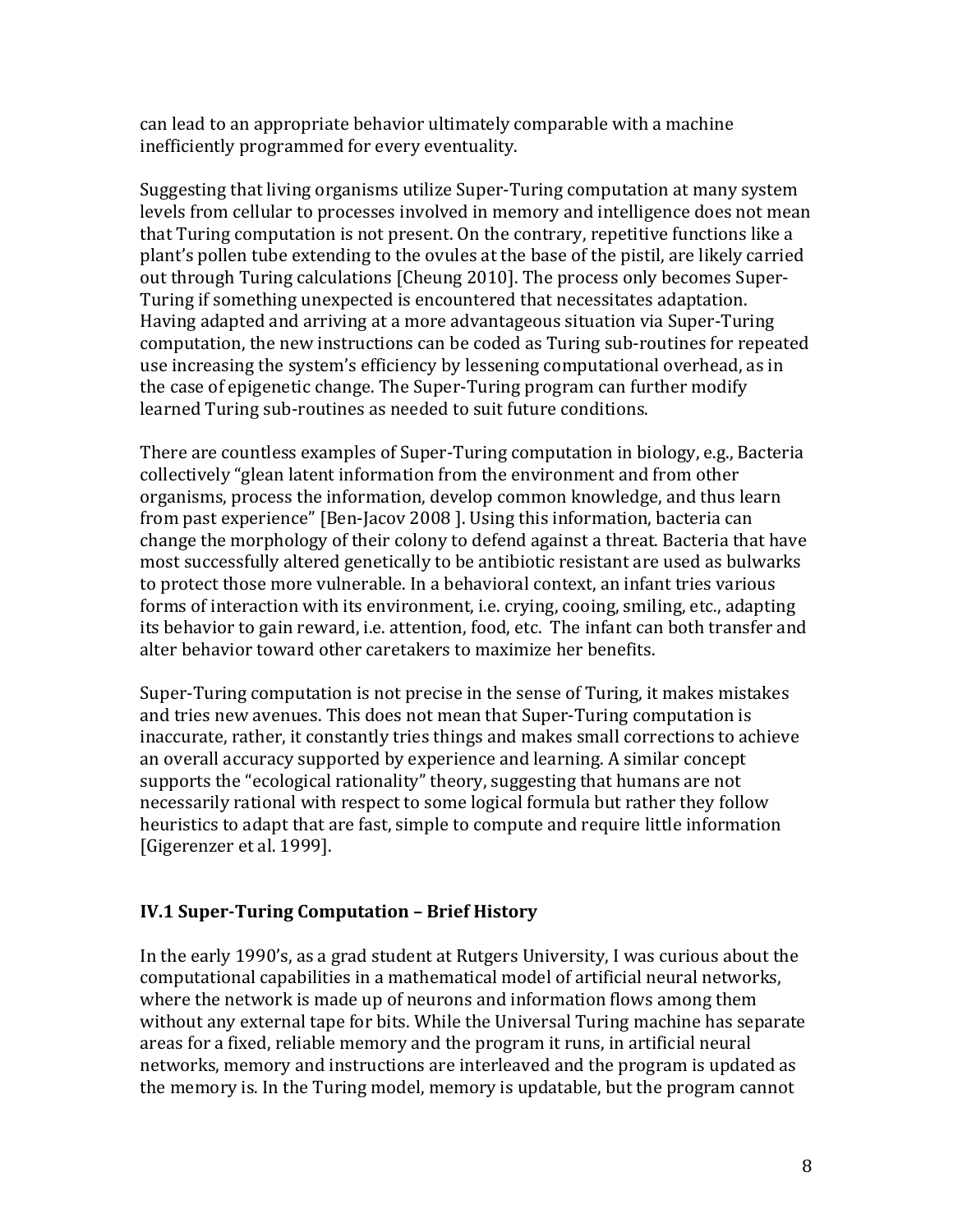be spontaneously altered. Intelligence is better modeled by the adaptive neural network since transformative experiences change our programs.

I wondered if the neural network model's information flow could be regarded as computation and made it into my grad dissertation under the guidance of Eduardo Sontag (1991-3). At the time I was unaware of Turing's four principles, yet I ended up independently arriving at these same four principles from a different direction.

A network of infinitely many binary neurons, e.g., where each neuron computes the NAND function, has long been known to be able to simulate a universal Turing machine [Turing 1948]. The model that interested me – which I named, "Analog Recurrent Neural Network" (ARNN), has neurons (the number is bounded to avoid unbounded computational resources), which communicate numbers in the analog  $[0,1]$  range instead of discrete binary values  $\{0,1\}$ . This allows the ARNN to model incremental decision-making. Consider a pilot landing on a runway. If choices were strongly discrete, this or that, the chances of successfully landing would be minute. In reality, small incremental control steps are made, each correcting or building on the previous in an unbroken chain, giving the pilot a better chance to bring the plane correctly onto the runway. A similar control principle was found for example in the Escherichia coli, which adapts to the environment by applying two movements: "run" towards an attractant and "tumble" in a random new direction. [Gomez-Ramirez & Sanz, 2012].

In an effort to understand the computation possible in a neural network, I tried to learn its limits. Classical computer science theory regards Turing machines as the most powerful form of computation. I approached the investigation with this understanding, yet, for each recursive (Turing) function I thought of, I managed to construct an ARNN that computed this function. I resorted to an upper bound proof, trying to prove that the general ARNN model cannot compute more than the Turing machine. This did not work either, so I took a different tack. I tried to prove the reverse - that ARNN *can* compute more than the Turing Machine. The rationale was that I would find through this effort where the ARNN's weaknesses lay, and then use this to bound the ARNN by Turing machines.

It caught me completely by surprise when I proved the ARNN was mathematically stronger than the Turing machine - what I ultimately called, Super-Turing computation (1993 thesis, Siegelmann & Sontag 1994), and that it would compute efficiently many more binary functions than the Turing machine is capable of (though not all existing binary functions). In a follow-up *Science* paper [Siegelmann] 1995] I showed that Turing computation was insufficient to model chaotic systems of the sort one can expect to encounter in nature. Of particular interest is the fact that the simulation of chaotic physical/dynamical systems required the full Super-Turing strength of the ARNN. I showed that not only could the ARNN simulate chaotic systems, but a particular realizable chaotic system could simulate the Super-Turing ARNN; this was an important argument establishing Super-Turing as a practical complexity class in describing physical systems.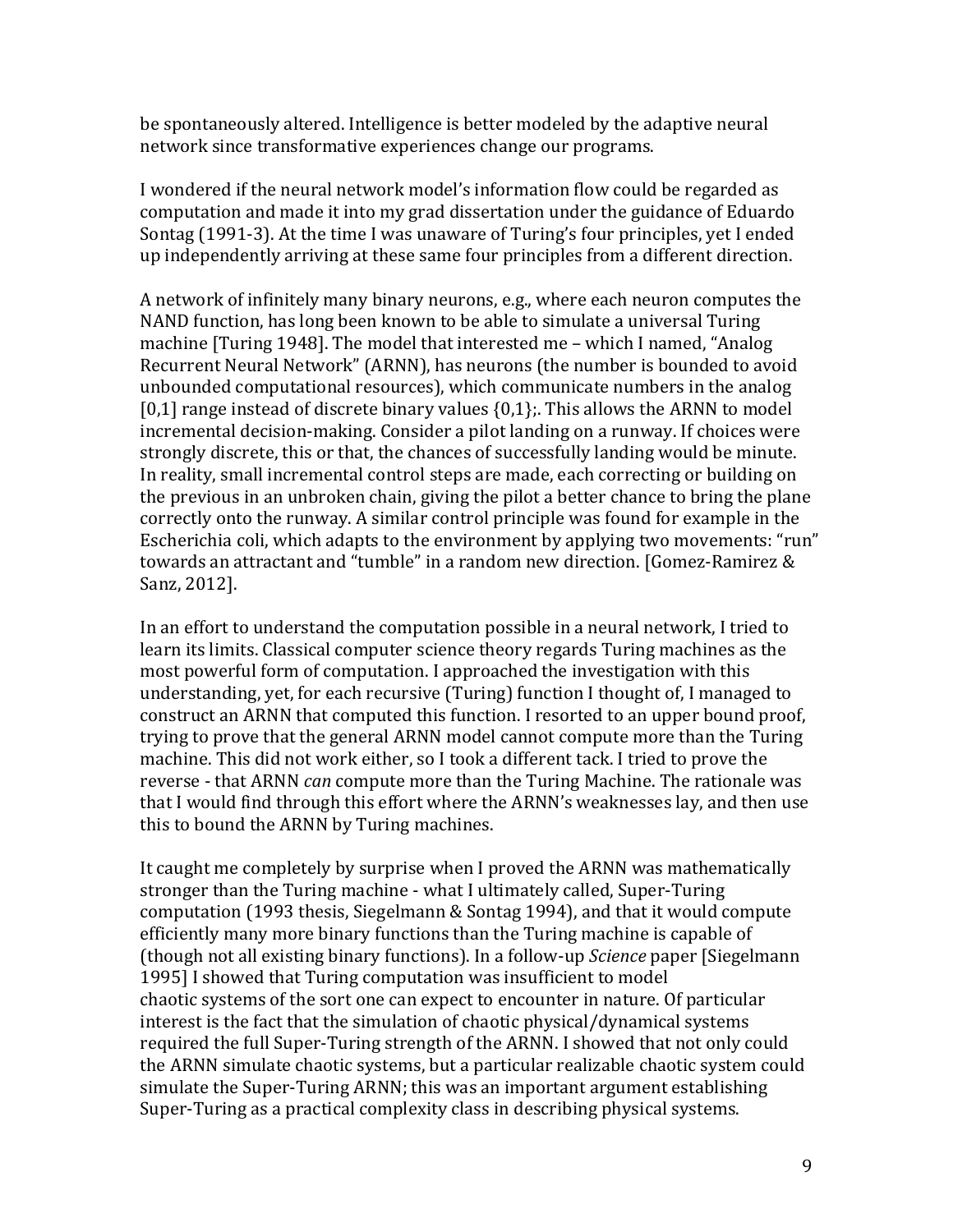#### **IV.2 Principles of Super-Turing Computation**

Studying ARNN's I independently reached the following conclusions concerning Super-Turing computation, which correspond with Turing's principles of superior computation. I mention this not to credit myself, but to point out that two researchers following different paths both came to these same conclusions, which I believe lends credence to the idea that this is a naturally occurring computational form common to living organisms.

#### **1. Series of Machines:**

The Super-Turing theory of computation was described [Siegelmann 1998] mainly as an analog model of computation, but also as one that comprises a series of Turing machines, each calculating in its turn, each addressing a particular set of conditions, and while the execution of each machine is clearly Turing, the ability to create/choose another more appropriate Turing machine constitutes Super-Turing computation.

"the machine can start with rational parameters, and increase its precision over time. The combined process of learning and computation creates the Super-Turing computation." [Siegelmann 1998, pg. 154]

#### **2. Rich information:**

A central result we proved in [Balcazar, et al. 1997], re-stated in [Siegelmann 1998], demonstrates a computational continuum spanning from Turing at the bottom of the hierarchy to Super-Turing at its height. The computational power of a particular system is based on the amount of available information that can be utilized during the bounded time computation.

"Previous work in the field of information theory... has defined the complexity of a sequence as a 'measure of the extent to which a given sequence resembles a random one... we focus on one of the variants of the notion, called resource-bounded Kolmogorov complexity. This complexity is obtained by constraining not only the amount of information but also the time used by the universal algorithm to construct the number, thus making the notion of Kolmogorov complexity efficient... We prove that the predictability of processes such as those described by neural networks depends essentially on the resource-bounded Kolmogorov complexity of the ... numbers defining the process.... We find that the equivalence between neural networks and either Turing machine ... or classes such as P/poly [efficient Super-Turing] ... are but two special extreme cases on the rich and detailed picture ... spanned by the polynomial time neural networks."  $[Siegelmann 1998, pg 77-8]$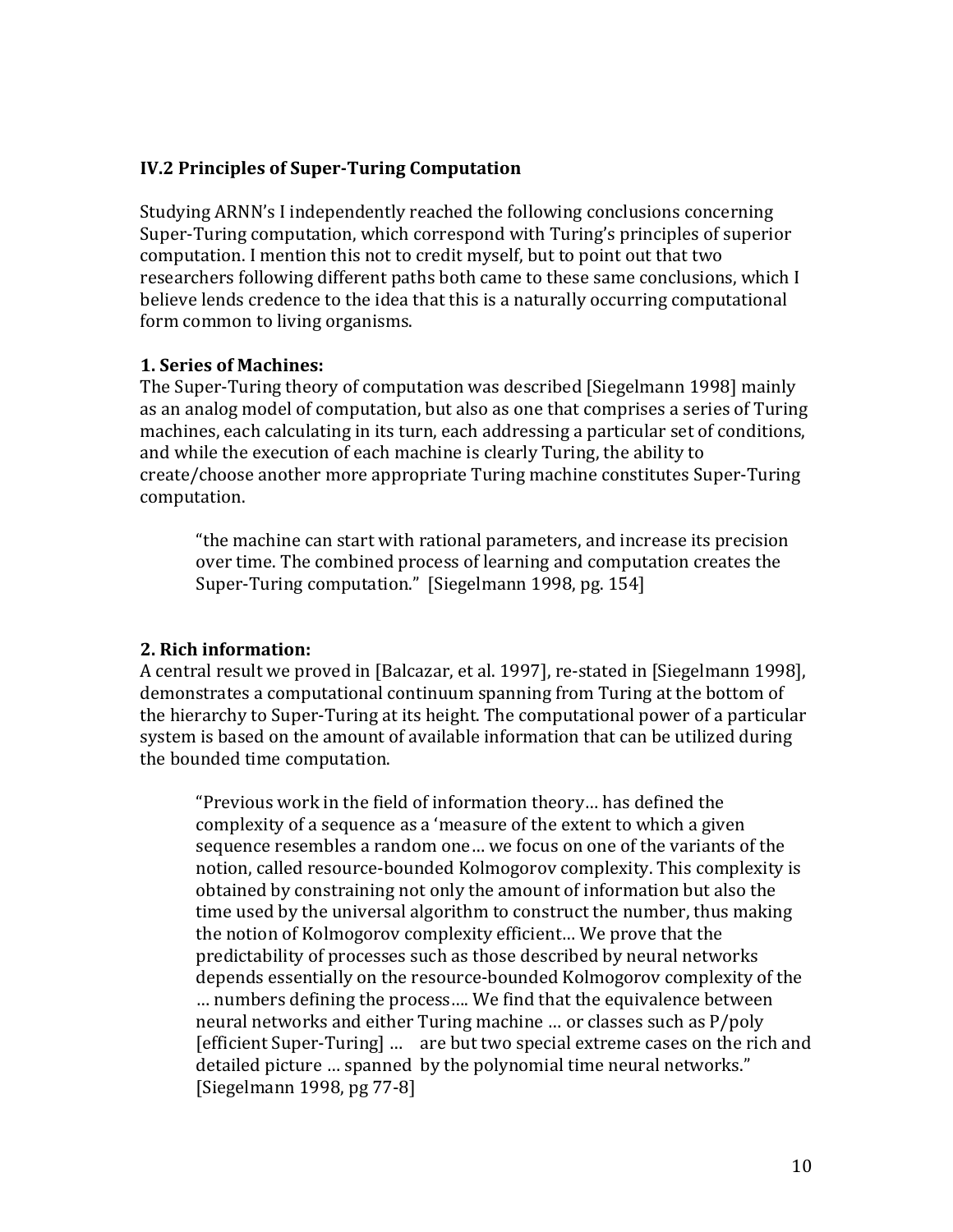#### **3. Randomness:**

Randomness is the antithesis of pre-programmed Turing computation. While many researchers proposed that mere randomness may make computation stronger, I proved that indeed adding a random element can make Turing computation more powerful in varying degrees based on the richness of the process or bias governing the random element. Turing recognized the necessity of adding a random element [1947], though he did not consider the randomness hierarchy from a mathematical standpoint. 

"The element of stochasticity, when joined with exact known parameters, has the potential to increase the computational power of the underlying deterministic process... we consider binary coins having real probabilities [or finite prefixes of the binary expansion of these reals]... It is perhaps surprising that the real probabilities strengthen the Turing machine, because the machine still reads only the binary values of the coin flips. However, a long sequence of coin flips allow indirect access to the …probability."  $[Siegelmann 1998; pg 121-2]$ 

## **4. Learning & Adaptivity:**

Any system that allows adaptation of its program is beyond Turing. Adaptivity is a key quality in learning and therefore intelligence; the proficiency of adaptivity in nature is based on the necessity of speed, accuracy and efficiency - and specifies the computational class beyond the Turing machine level on the Turing – Super-Turing computational continuum.

"It is reasonable to suggest that the speed and accuracy of the learning process are the two parameters that determine the network's exact location on the computational continuum, ranging from the Turing machine (no learning) all the way up to Super-Turing (highest level learning)."  $[Siegelmann 1998; pg 154]$ 

#### **IV.3 A Note On The Terms, "Hypercomputation" And "Super-Turing"**

The term 'Hypercomputation' [Copeland and Proudfoot 1999] was coined a number of years after the introduction of Super-Turing theory [Siegelmann 1993]. Since that time, Hypercomputation has become a catchall encompassing diverse concepts that are either Turing as in the case of Quantum Computation, but differ on a mechanical level from classical systems; or are not Turing, and may be more thought experiment and thus not subject to physical limits, e.g., a machine that computes the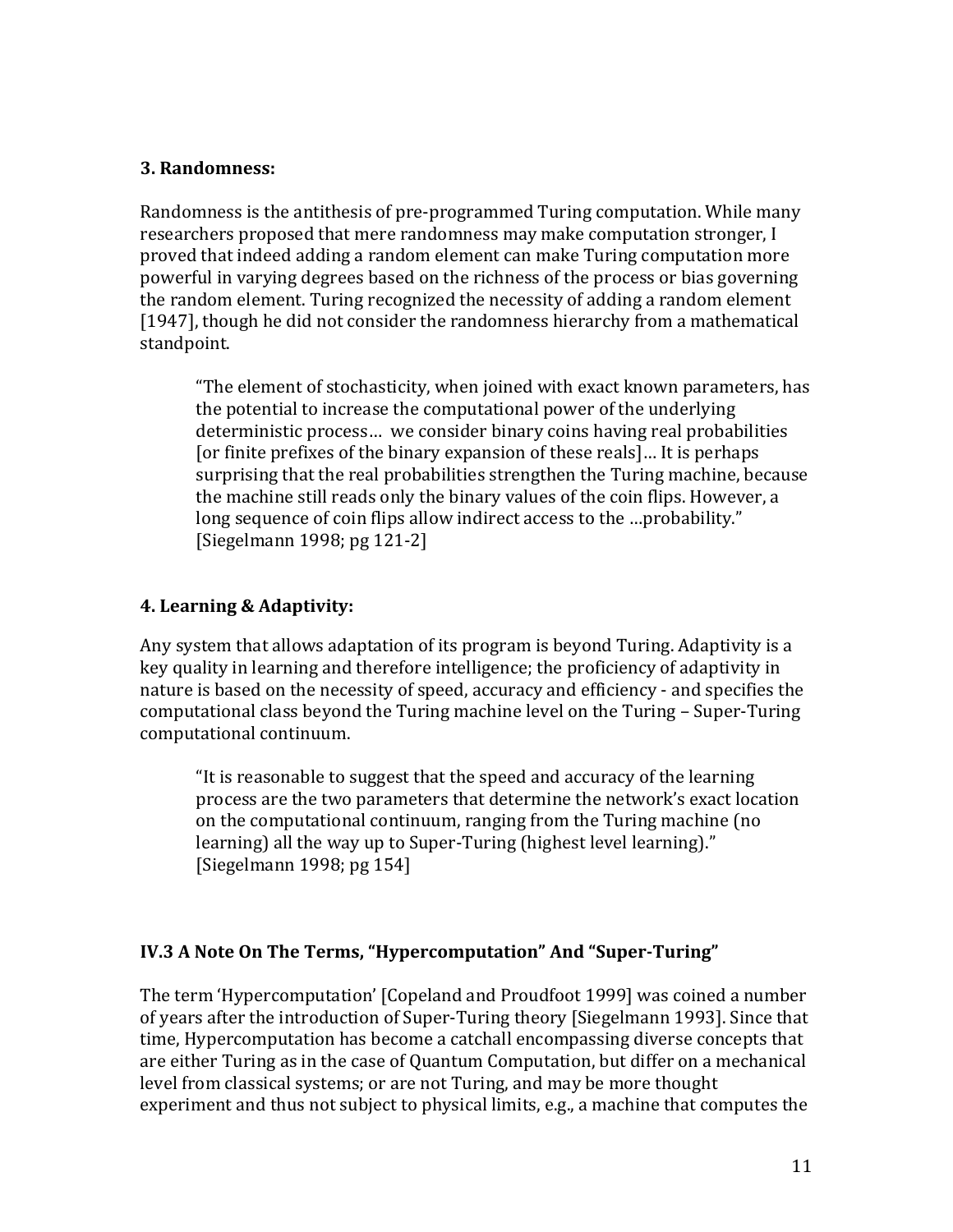next step twice as fast as the previous one, with no constraint to remain under the speed of light. Super-Turing is a very particular, feasible theory of computation, modeled after nature's adaptivity and along the same principles that guided Turing in his search for a new model, and thus the terms are not interchangeable.

#### **V. The Analog Recurrent Neural Network (ARNN) Model**

The ARNN constitutes a parametric model that can demonstrate how to attain Super-Turing power from Turing computation. While proposed as the standard model in the Super-Turing theory, other equivalent models exist that are Super-Turing even without following the neural network paradigm, e.g., the analog shift map [Siegelmann 1995] and Turing machines with a real coin [Siegelmann 1999].

The Analog Recurrent Neural Network (ARNN) prototype consists of an interconnection of N (finite number of) neurons, where each updates by the following equation:

$$
x_i(t+1) = \sigma \left( \sum_{j=1}^N a_{ij} \cdot x_j(t) + \sum_{j=1}^M b_{ij} \cdot u_j(t) + c_i \right), \quad (1)
$$
  
 
$$
i = 1, ..., N
$$

All  $a_{ij}$ ,  $b_{ij}$ , and  $c_i$  are numbers describing the weighted synaptic connections and weighted bias of the network, *u* are inputs arriving on *M* input lines in a stream, and *P*, (*P*<*N*) of the neurons will serve as output neurons, whose values will propagate on *P* output streams. The activation function  $\sigma$  applied to each neuron is the saturated-linear function defined by:

$$
\sigma(x) = \begin{cases} 0 & \text{if } x < 0, \\ x & \text{if } 0 \le x \le 1, \\ 1 & \text{if } x > 1. \end{cases}
$$

The main difference between this neuron and the Perceptron is that the activation function here is analog and it enables the communication of numbers in the range  $[0,1]$  between the neurons rather than only the  $\{0,1\}$  bits available in the Perceptron.

#### **V.1 The Computational Hierarchy**

The ARNN can be thought of as a parametric model that introduces a linear infinite hierarchy of classes of increasing computational power. At its lowest level, it is equivalent to the Turing model, when the ARNN is deterministic and its weights are small rational numbers. At the summit of the hierarchy is the full Super-Turing model [Balcazar et al. 1997; Siegelmann 1998].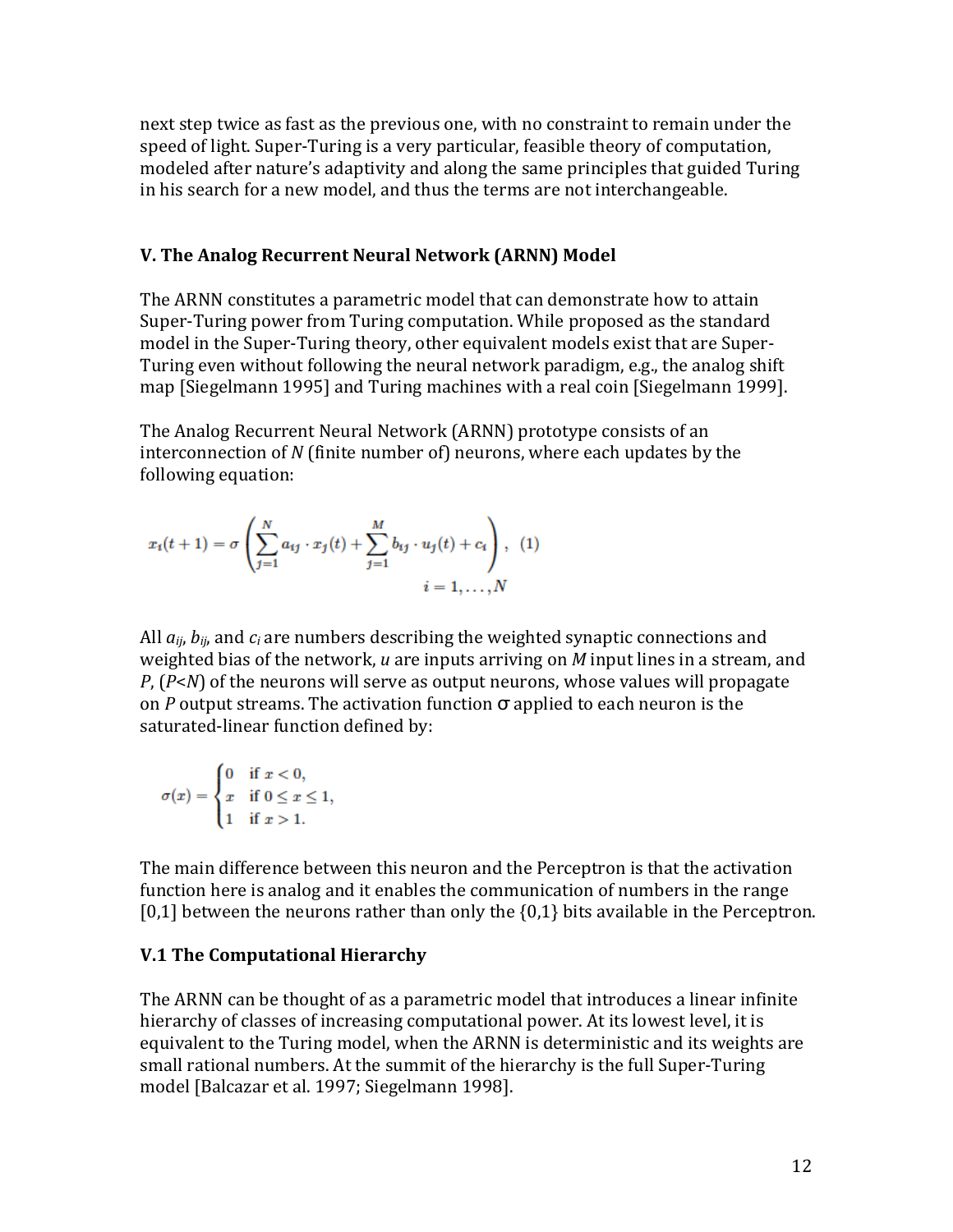**1. Turing equivalence theorem:** If the ARNN's weights are all loaded in advance (no adaptation) and are all simple short rational numbers (with no information content beyond their constant short length) then the resulting ARNN is exactly equivalent to a Turing machine. Some physiologists like this model due to the discrete property of the weights.

**Proof description of Turing equivalence:** The number of neurons is finite – as in the finite controller of the Turing machine. The input that comes to the Turing machine, here in the ARNN, comes as a sequence of bits from the outside or is the initial state of a designated input neuron. The output of the Turing machine is like the output of the ARNN and can be released in bits form or remain as a value of a designated output neuron. There is one major difficulty in proving the Turing equivalence: The Turing machine has an external unbounded tape where bits can be stored and then brought up by need; the neural network has no external tape, the only place where it has temporary information storage is in the values flowing among the neurons. Furthermore, whereas the Turing machine can run if-then-else statements and control the next steps toward different areas of the program, the neural network is a continuous dynamical system and has no ability to fork control. These two issues are solved by one trick: the space information processing and flow, including weights and neural values, will not take any number in the continuous range  $[0,1]$ , rather it will take values of a fractal only, e.g., a Cantor set. Information flow on a fractal, we proved, still with simple ARNN, is exactly equivalent to a computation with a universal Turing machine [Siegelmann & Sontag 1995; Siegelmann 1998].

**2. ARNN as in 1, but with additional binary random coin:** Considering the same ARNN as in item 1 above, or equivalently a Turing machine, the incorporated coin has the output of  $0/1$  and it is included in the computation. In the Turing machine set-up it is part of the table affecting the next step. If the random coin is fair (has the probability  $\frac{1}{2}$  to fall on 0 or 1) then in the Turing machine paradigm, the resulting complexity class is BPP (bounded-error probabilistic polynomial time)- BPP is considered the largest practical class of problems, solved quickly on modern machines. Analogously, we can use a binary coin for the ARNN by incorporating it into neural integration processing as if it were a neural value. If the coin is fair, this model is equivalent to BPP as well. BPP is a Turing class.

I found that if the binary coin is not fair but rather relies on a probability value with rich information content, then the computational complexity of the ARNN with such a coin (and equivalent to a TM with such a coin) grows beyond the Turing power. The rich information probability can be expressed as a real number; yet, the number does not need to be considered in its full details beyond the first polynomially many bits in the binary expansion [Siegelmann 1998]. The particular class of the stochastic machine is on the hierarchy mentioned above, correlated with the descriptive complexity of the coin and how it is characterized by a Kolmogorov bounded resource measure. This extra computational power is an interesting phenomenon, since the measures taken from the coin are binary only, and it is only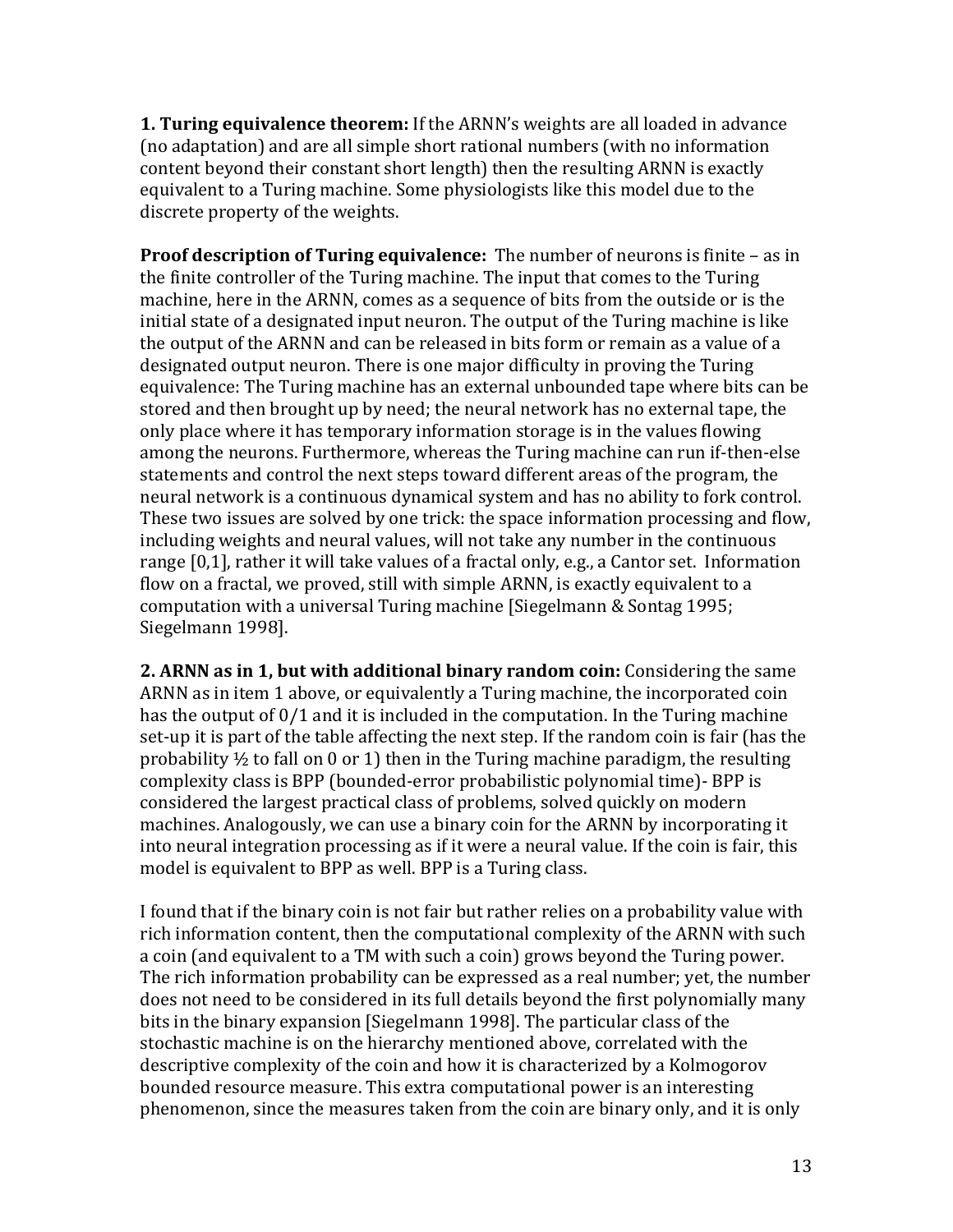the hidden probability that contain the rich information.

Asynchronous computation with ARNN, where different neurons update at different rates, will have the same exact computational power.

**3. Turing Machines with non-uniform polynomial advice:** Turing machines with non-uniform advice were suggested in [Karp & Lipton 1980] and were found to be computationally equivalent to the full Super-Turing model [Siegelmann1998]. These are Turing machines that work in polynomial time, and receive polynomially long advice: Such a machine uses the same advice for all inputs of the same length, but for inputs of different length, the advice can be different. An equivalent paradigm is a non-uniform family of Boolean circuits of polynomial size: where all inputs of same length use the same circuits but inputs of different length use a different one. This complexity class can be thought of as describing machines that can process input efficiently, but only after  $(information$  rich) pre-processing – the preprocessing is the same for inputs of same length.

The advice (and the growing or real number weights ARNN, items 4 and 5 below) serves as a theoretical bound since when advice is given, learning is no longer necessary. Similarly, Turing never considered an oracle as part of his search for the new intelligent machines; he used oracles [Turing 1939] purely for number theoretical proofs of relative computability and not as a practical form of computation. 

**4. ARNN with growing amount of bit precision in the weights**: As stated above, the ARNN with rational weights but linearly growing precision in neurons is Turing equivalent. If we now let the weights' precision be linear in the computation time and have non-redundant information in bits, the model is completely Super-Turing. If the precision of weights is sub-linear or the information there is redundant  $-$  the machine is on the Super-Turing hierarchy between Turing machines and complete Super-Turing computation. Having a Super-Turing system defined with linear rather than infinite precision enables it to attain the series of machines by learning the weights. 

**5. ARNN with real weights:** ARNN with real weights are Super-Turing. A lemma "linear precision suffices" [Siegelmann-Sontag 1994; Siegelmann 1998;pg 68] bridges between this model and the one described in item 4. The lemma states that in our Super-Turing model, if we are allowed only T time steps to reach a decision (for any integer T), not only we can reach the exact same decision by following programs having T bit precision as we would reach by following fully analog systems, but that in fact an observer would never know whether we confined ourselves to this limited information and precision or not. This is thus a mathematical support of using growing size heuristics.

**6. Evolving ARNN**: Evolving ARNN have at each stage rational numbers as weights, but the weights can change in consecutive steps. This configuration is the epitome of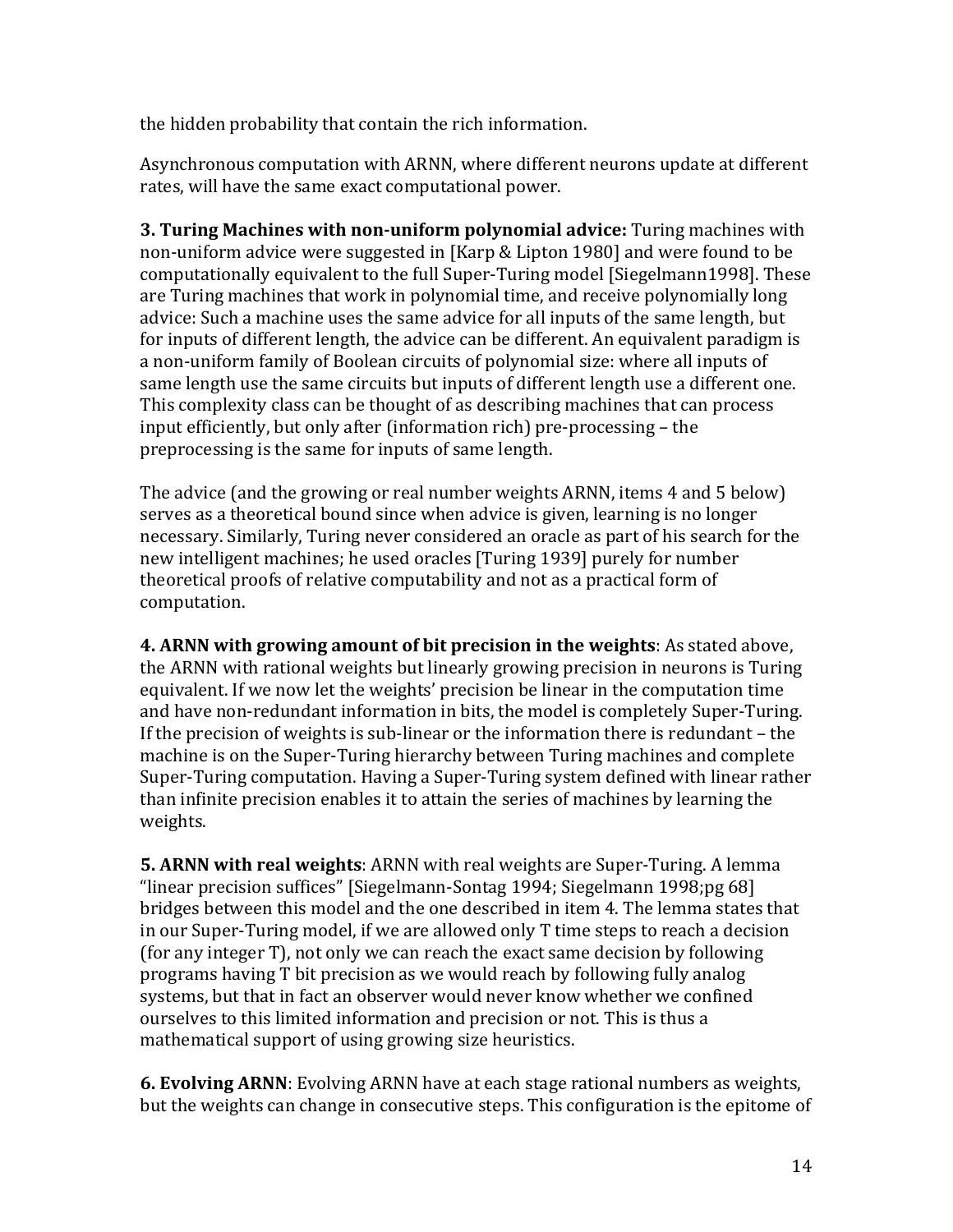adaptivity; and if the weights change in a non-recursive manner, the resulting model is indeed Super-Turing [Cabessa and Siegelmann, 2011]. This model fits the first Super-Turing principle of accumulating stages of learning and computation. Evolving weights are a step closer to biology than the growing weights model of item 4.

## **V.2 Super-Turing - A Method to Handle Infinite Environments**

Like biological organisms that must deal with the infinite universe while having limited resources, the equivalence of full analog and finite precision networks (via the lemma "linear precision suffices") suggests that Super-Turing is capable of making decisions in an environment having infinite information when the machine (like the organism) must conserve resources, e.g., memory, information and time.

The ability to use only linear precision is related to the cognitive miser approach of cognitive psychology [Fiske & Taylor 1991]. "Cognitive miser" refers to impossibility of assimilating all the information we are bombarded with by the world and hence use only the information necessary for a particular task. A similar minimalist concept underlies the free energy theory, which describes perception as an "inevitable consequence of active exchange with the environment" [Friston 2009]. The "linear precision suffices lemma," in addition to supporting minimalistic processes, can also be interpreted (following the relationship between randomness and free will [Turing 1951a] and relating precision in coin and weights) as suggesting that there is no way to differentiate between a process that involves a free will and one that includes infinite determinism.

The Super-Turing paradigm can also be used for gaining efficiency within the Turing domain: an ARNN may have weights that are not truly real numbers but encode instead (via learning, evolution, etc.) complex functions that require exponential Turing time; the ARNN will calculate these Turing exponential functions in polynomial time, leading to significant gains in efficiency.

Theoretically, the SiSo thesis of computation [Siegelmann& Sontag 1994, Siegelmann 1998] stated analogously to the Church-Turing thesis of digital computation as it applies to adaptive, evolving or analog systems:

Any "reasonable analog/evolving computer" will have no more power *(up to polynomial speedup)* than ARNN.

A thesis like this cannot be proved, only disproved; it remains to be seen whether the thesis holds up and how useful it is in expanding our understanding of natural systems and encouraging out-of-the-box thinking in creating new AI systems.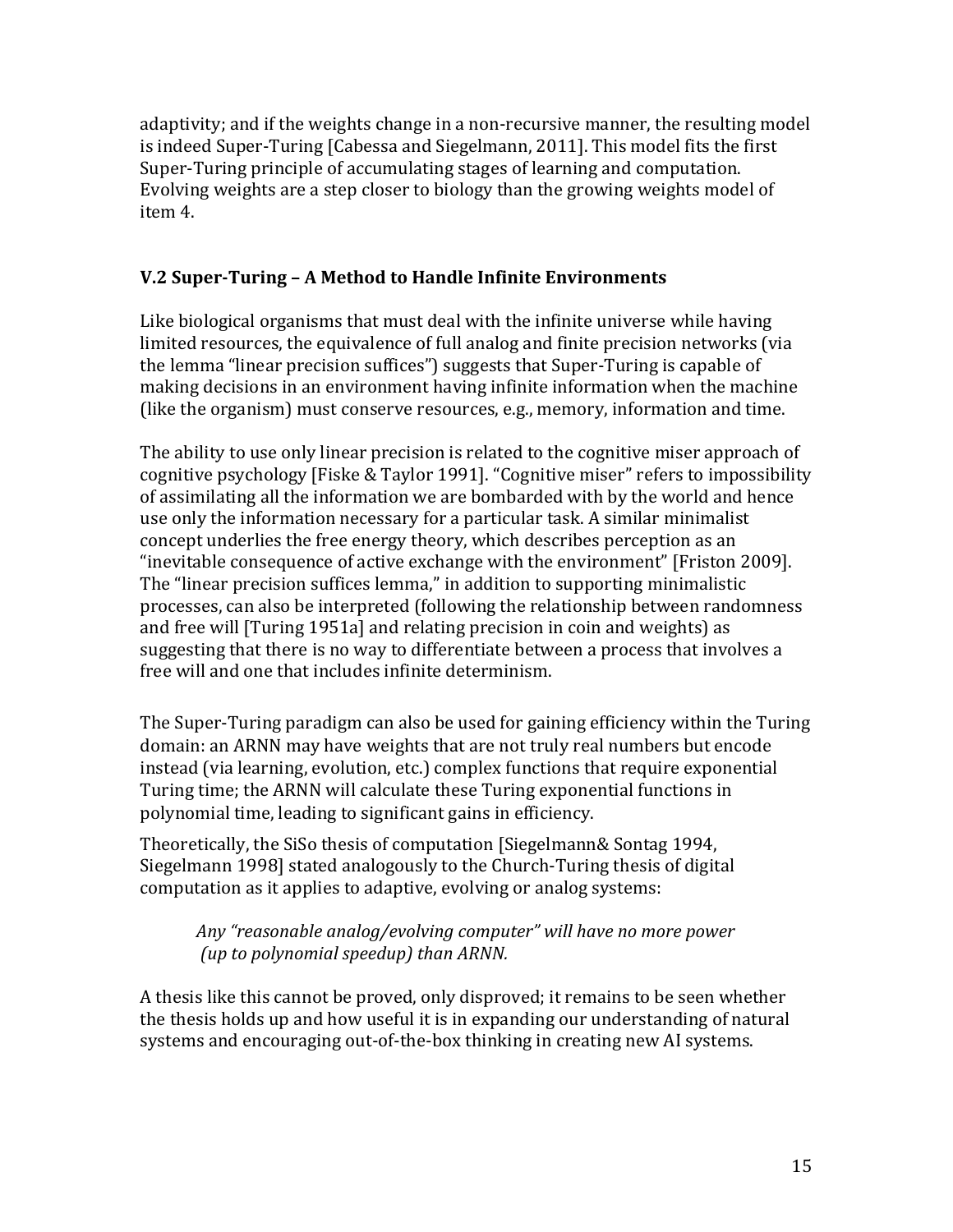A given Super-Turing system will not always reach the top of the hierarchy since the complexity class is related to knowledge acquired; it will thus fall into the appropriate computational class in the infinite Turing - Super-Turing hierarchy.

# **V.3 Related Models**

Two related models are worth mentioning. BSS, the model of computing over real numbers [Blum et. Al 1989] is equivalent to a Turing machine that uses real numbers in its registers instead of bits. The model seems similar to the ARNN, which uses real weights, but there are two chief differences: (1) the BSS model has the capability to compare any two (real) values to exact, infinite precision, and fork based on the result; this is very different than our ARNN model, which is not affected by full precision and gives the property according to, 'linear-precision suffices.' The BSS model is less feasible in the sense that full analog precision is necessary. The second difference is that the BSS model does not bound the range of parameters values; The ARNN's range is finite. The two models are compared in [Gavalda & Siegelmann 1999]. Thus, the Super-Turing model is a better fit for biological and practical modeling.

Another related model is described in a theory of computing in dissipative systems [Siegelmann, et. al 1999]: While the ARNN is analog in its phase space, this theory encompasses models, which can also be analog in time. We proved that in the dissipative model the classes P and NP are not equal (a question which is still open in Turing computation); we also demonstrated the practicality of our dissipative analysis in evaluating continuous algorithms for classical problems including Maximum Network Flow, an algorithm for Max, and the Linear Programming problem [Ben-Hur et al. 2003]. In the special case of dissipative ARNNs, the system can be analyzed according to the above stated theory.

# **VI. Counting Argument: Turing, Super-Turing, and the Turing Test**

In the field of Computational Complexity, the complexity of a machine model is measured by observing and characterizing possible input-output functions.

In classical Computational Complexity, the machine is presented with a finite length input and it returns a finite length output. There is no meaning to the order of inputs the machine receives: it calculates and outputs the result, then erases its temporary memory, readies itself for the next input and to calculate the appropriate output from scratch.

In living organisms and in adaptive machines the order of inputs presented matters greatly, since previous experiences are noted in the memory and affect the next action of the machine.

A natural form of analysis, I refer to as the Mnemosyne standard, considers the full, lifetime input-output function of the machine: The input is an infinite sequence of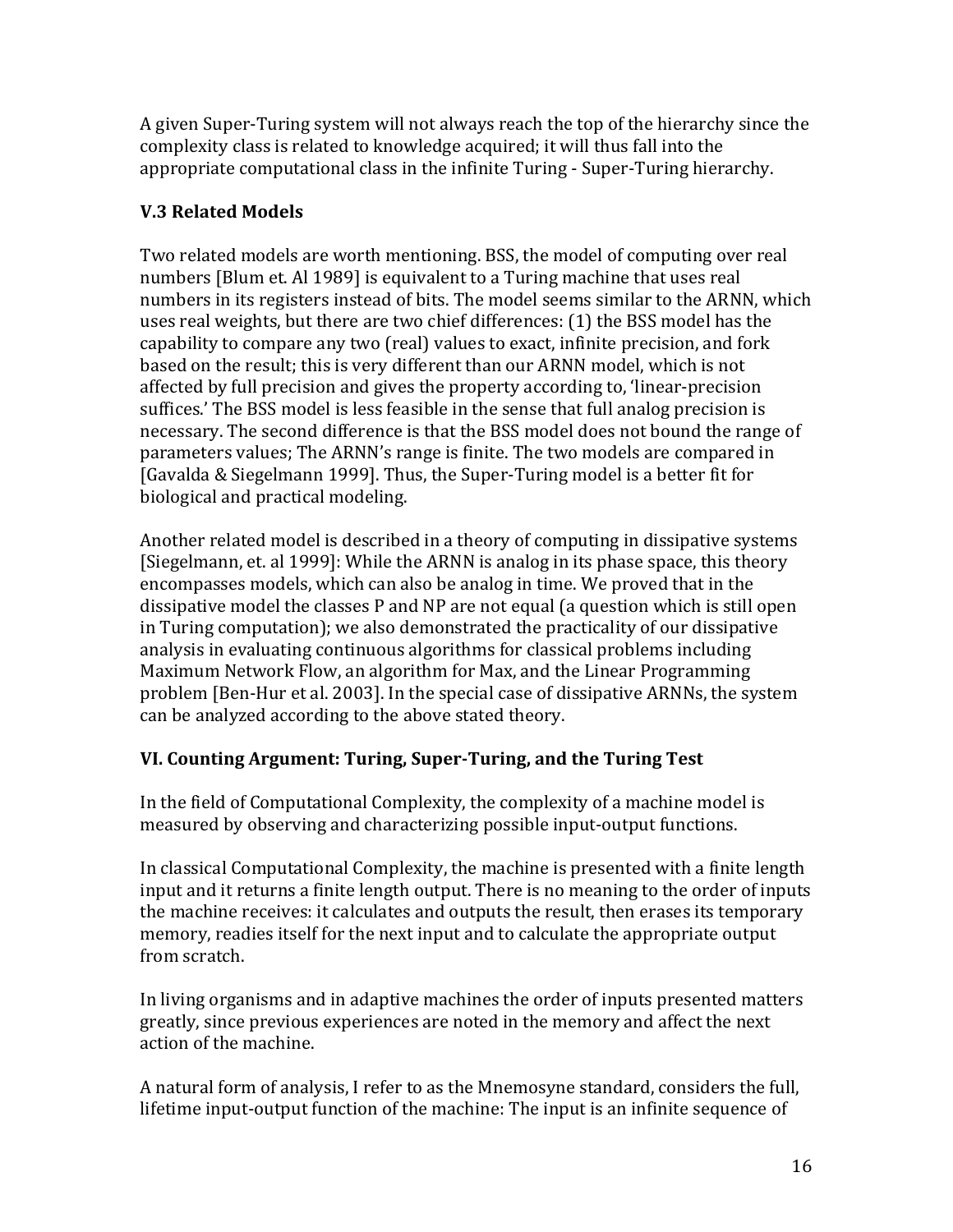bits and the output is either finite (if the machine dies at some point in time) or infinite (for a machine that continues to work forever) [Cabessa & Siegelmann 2012]:

 $\varphi_{\mathcal{S}}: \{0,1\}^{\omega} \longrightarrow \{0,1\}^{\leq \omega}$ 

With this analysis, the order of finite sequences given to the machine over its life time matters, and in fact, since the machine never stops there is no explicit removal of memories.

**(Remark:** We consider the characterization of lifetime functions generated by different machine models to be a different form of computational analysis rather than a different computational model.)

We studied the computational power of both Turing machines and ARNNs under this Mnemosyne standard [Cabessa & Siegelmann 2012 and references therein]. We first proved that in the Mnemosyne standard, rational weight ARNNs are equivalent to Turing machines and that real weight ARNNs compute much more and thus are Super-Turing. Most interestingly, our analysis allowed us to count the number of different lifetime series available to the different machine models:

Aleph-null is the smallest infinite cardinal number corresponding to the cardinality of the natural numbers. It is denoted by:  $\aleph_0$ 

The total number of different functions defined from infinite binary sequences into infinite or finite binary output sequences is:  $2^{80}$ 

Our results state that under Mnemosyne analysis, the total number of functions computed by a Turing machine is,

 $\aleph_0$ 

while the number of functions computed by the real ARNN is:  $2^{\aleph_0}$ 

That is, the Super-Turing model is exponentially richer than the Turing paradigm, but it is still exponentially smaller than all possible functions. Perhaps what this result says is that given that cells, brains, and other biological systems are adaptive, they can present exponentially richer and less predictable behavior over their lifetime. 

In 1950, Alan Turing introduced the "Imitation Game," in which a person (referred to as, "judge") must decide whether an entity behind a door is human or a "Thinking Machine," [Turing 1950]. It was less a significant experiment than a playful method of increasing the scientific community's interest in Artificial Intelligence [Copeland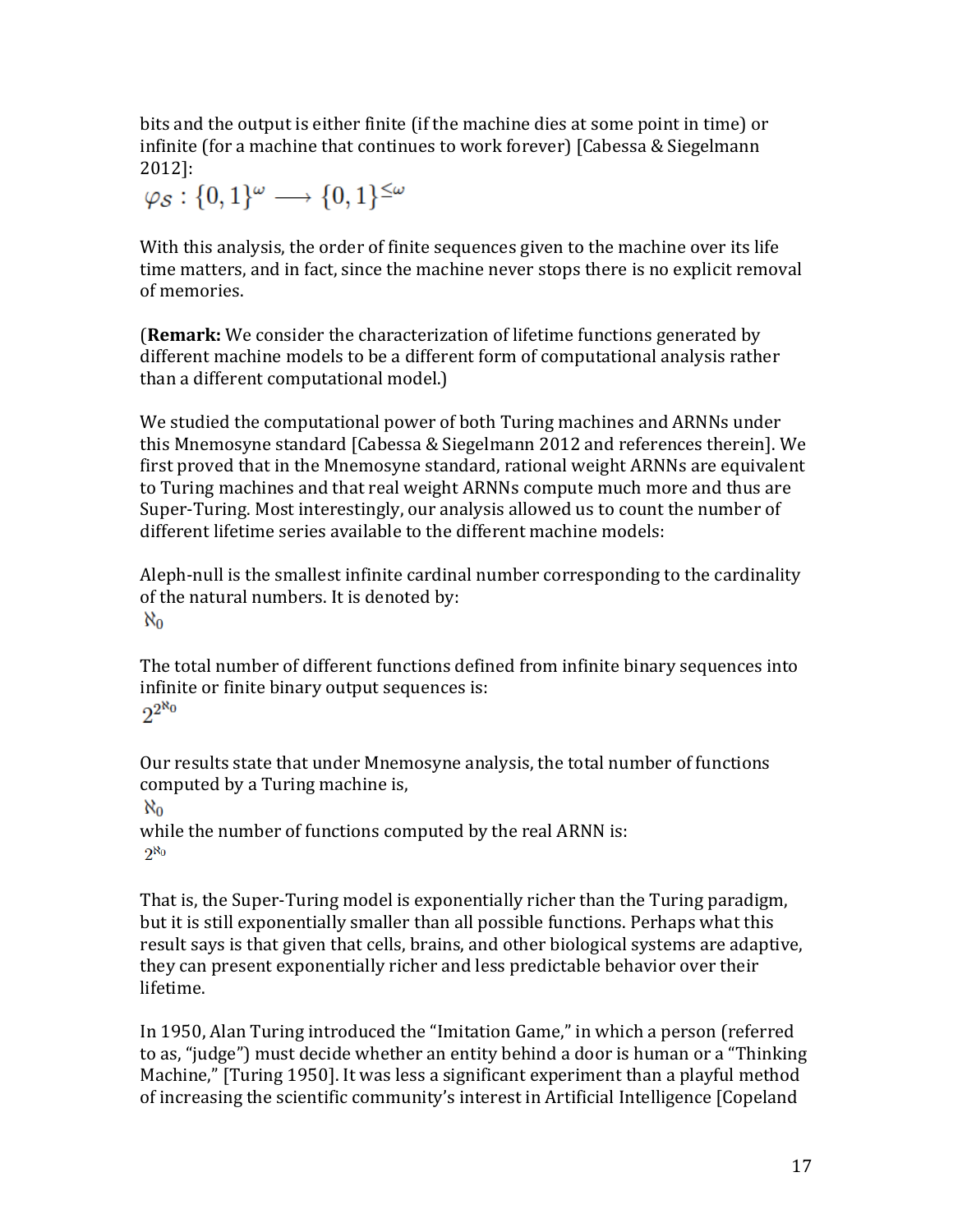2004]. The Imitation Game question comes down to a judgment of the richness, lack or excess of repetition, and adaptivity of replies delivered by agents. Though no digital machine has yet convinced a judge that it is human, the question the game is based on points to the richness of our intelligence. Perhaps a Super-Turing machine, with its far richer set of behaviors will be the first to succeed in this challenge.

## **VII. Some Possible Questions**

Understanding the nature and practicality of Super-Turing computation has been clouded by a common misinterpretation of the Church-Turing thesis; it is often taken as stating, 'There is no feasible computational paradigm that can exist which surpasses the Turing machine." Turing never suggested that the universal machine is the only appropriate, or most computationally powerful model; on the contrary, much of his subsequent career was applied to the search for a more biological-like model. Yet, it can still be challenging to think of machine models, which are beyond Turing.

Various interesting questions have been raised regarding the feasibility of Super-Turing models:

## **a.** The precision objection: ARNN use infinite precision and hence are not **practical.**

This is a basic misunderstanding of Super-Turing, which as previously stated, repeatedly constructs/chooses a particular finite Turing machine (typically by learning), using only as much precision as needed, bounded by the total number of computational steps and thus never computes full, infinite information. It is Turing computation that is incapable of dealing with infinite information in that any given Turing machine can address only the finite matter defined by its program. To understand how Super-Turing deals with the infinite information presented by nature, consider Super-Turing the biological program and different Turing machines as subroutines called by the Super-Turing program.

An interesting answer is given by Turing:

"Most actual digital computers have only a finite store. There is no theoretical difficulty in the idea of a computer with an unlimited store. Of course only a finite part can have been used at any one time. Likewise only a finite amount can have been constructed, but we can imagine more and more being added as required." [Turing 1950]

Practically, the lemma "Linear precision suffices" means that the precision used in ARNN is much like the amount of memory bits used on the Turing Machine tape; For computation in T steps you do not need more than T bits (in either weights or neural precision). Turing explained [Turing 1947] that his use of infinite memory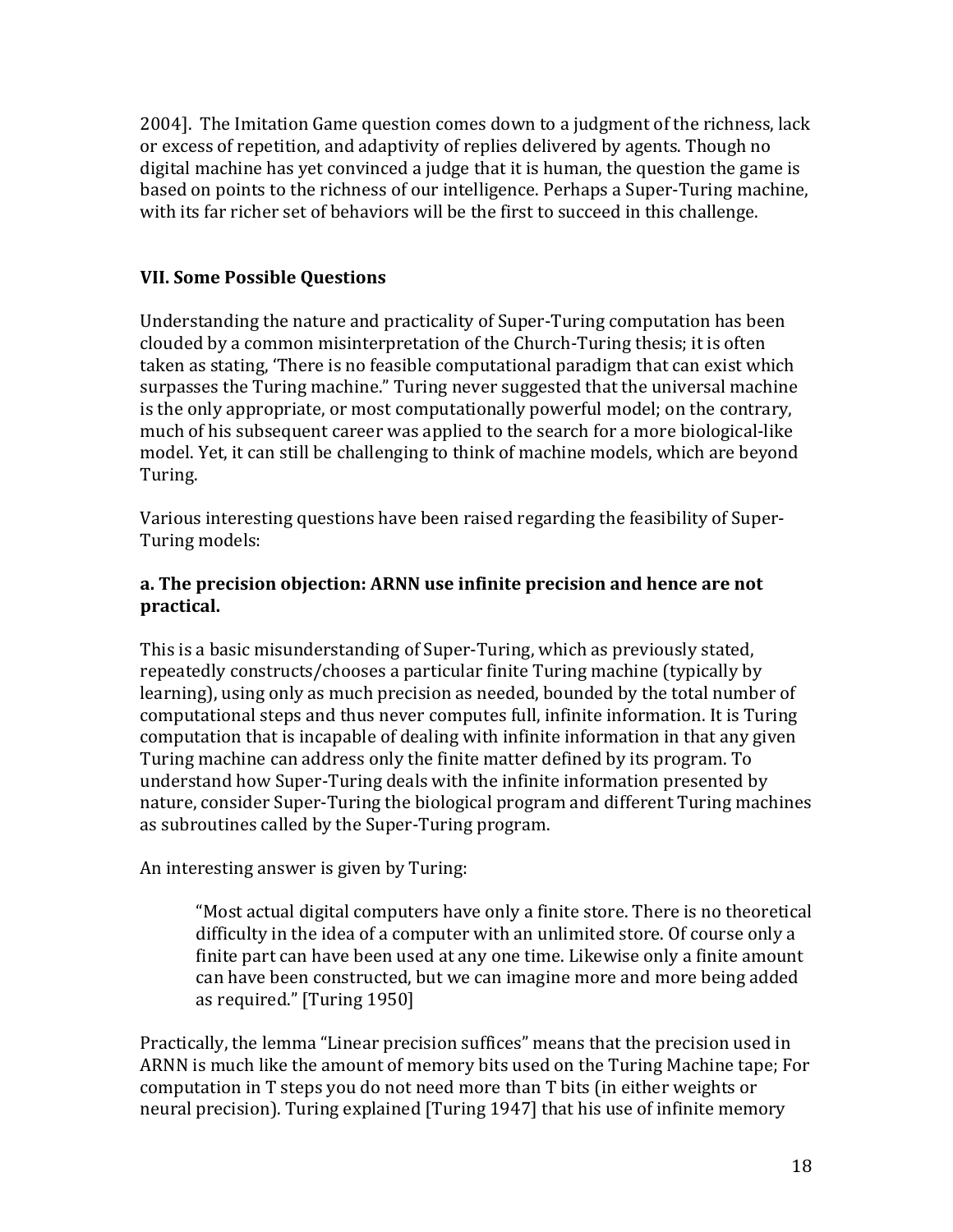was needed to achieve particular mathematical results, but in practical use, computers can have large, but finite memories. Similarly, we consider the unbounded precision for the mathematical result, understanding that in reality systems operate under physical limits.

#### **b.** The noise objection: ARNN suffers like other analog models from noise, and we cannot use much precision when noise accumulates.

Noise in biological and physical systems is different than in artificial systems and there are different kinds of noise: intrinsic, background, etc. In artificial systems we think of digital as being safer than analog. If we think of the Super-Turing model as interleaving steps of adaptation and computation, the linear precision suffices can be thought of as partial resistance to noise in the computation. If we are worried about analog noise in an artificial system implementation, we can use only neurons with a fixed amount of precision. In that case, we will need to use growing networks. Super-Turing Theory works with evolving digital hardware just as it works with evolving weights. This second implementation is not affected by noise.

But there is another view: It is possible that the particular sensitivity to noise is part of the adaptive power of the Super-Turing process. It is possible that biological systems may filter less important signals and focus their sensitivity on "noise" that imparts information, providing clues for adaptation.

## c. The non-computability objection: ARNN requires non-computable weights for Super-Turing computability, but all constants in nature are computable.

According to Turing, computable numbers are those created by "repetitive nonintelligent steps;" it is not clear that nature is bound by this. Furthermore, random or changing environments can be non-computable by this definition. Lastly, we need only the prefix to be non-computable due to the linear precision property.

## d. The linear precision objection: It is not possible that Super-Turing can be simulated by finite precision Turing machines and still be beyond Turing.

This interplay between finite and infinite precision is tricky. Unlike a Turing machine that is given its full program's description in advance, the Super-Turing, in its most generalized form, starts with an initial program description and learns future programs through exchange with the environment. When we look at a Super-Turing computer after it finishes a successful computation, we can say that it is equivalent to a particular Turing machine where its description length is related to the computation time. Yet, if the Super-Turing computer continues to compute in a dynamic environment, it will become a different Turing machine. So, the Super-Turing system can be simulated by an infinite series of Turing machines, one machine per computation on particular input in a particular environment and for a particular time bound. It cannot be simulated by a single Turing machine.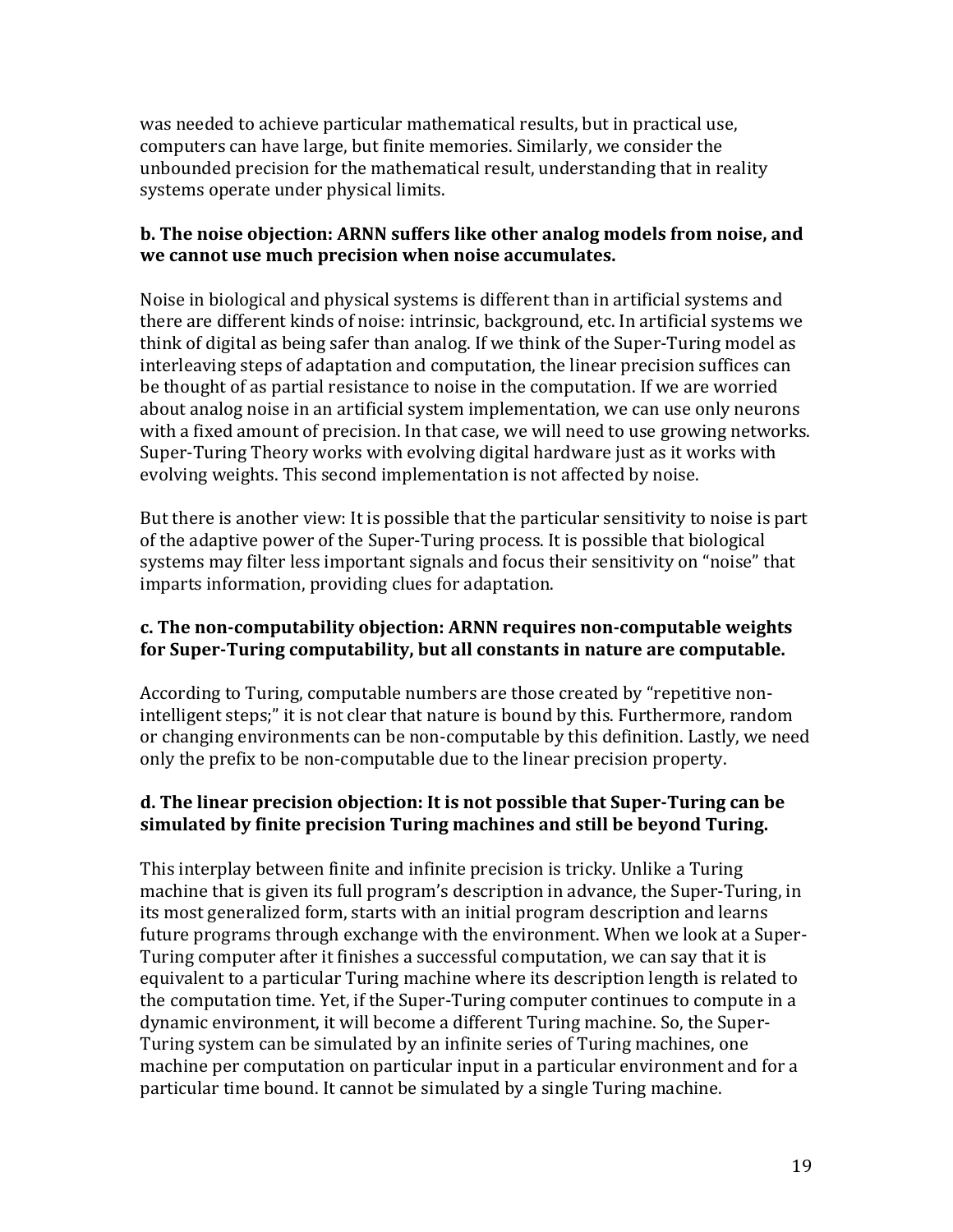## **e.** The conservative objection: Turing was brilliant, and hence anything that is not a Turing machine does not make sense; "I am a soldier in Turing's Army."

Alas, Turing's true passion was to find a more human-like machine; he gave up his job when his boss could not envision the need for Super-Turing machines. In fact, Turing prepared explanations in support for such superior machines: *"I* propose to outline reasons why we do not need to be influenced by the above described objections." [Turing 1948]. He replied [Turing 1950] to nine hypothetical objections to superior machines; some of the most interesting of them are:

**1. The "Infallibility" objection:** The argument from Gödel and others that there are questions (theorems) which machines cannot answer (prove) with either Yes or No, rests essentially on the condition that the machine must not make mistakes. Turing points out that while we do not expect people to not make mistakes, we require it from a machine; and in fact, he says it is important to allow intelligent machines to be able to err:

"There are indications however that it is possible to make the machine display intelligence at the risk of its making occasional serious mistakes." [Turing 1947]

**2. The "Theological" objection:** Humans are the only creatures that can think. Turing replies that this is a matter of faith and beyond scientific discussion.

**3. The "head in the sand" objection:** Building machines that think would be a disaster. Turing replies that this is not a scientific argument against the possible existence of such machines.

**4. Lady Lovelace's objection:** Current machines can only do what they are told. Turing replies - while it is true of current machines, this does not contradict the possibility that in the future superior machines could be built.

## **f.** The simplicity objection: Aren't ARNN too simple to tell us anything about **nature and organisms?**

Computational models are simplistic structures that teach us something about more complicated systems. Super-Turing teaches us about adaptive systems in nature. A neuron in our system is very simple, yet the network's emergent behavior becomes increasingly more complex; and as the Super-Turing machine advances, it relies on more information and more experience and becomes quite complex in its behavior.

## g. The motivation objection: Can the Super-Turing model explain anything that **the Turing cannot?**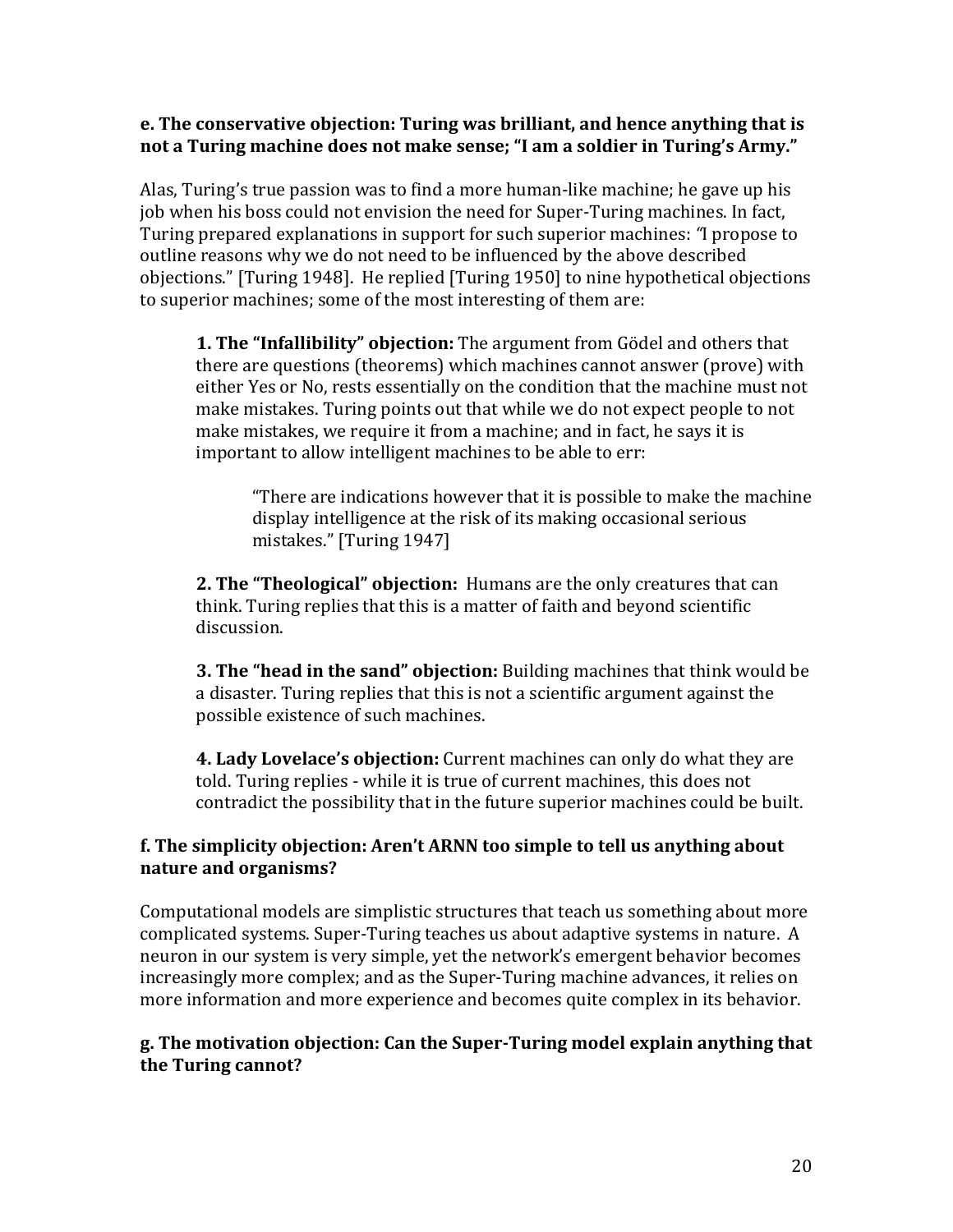Definitely, yes. While the Turing model cannot explain either reconsolidation or epigenetics or any other adaptive systems, the Super-Turing model does so.

## **VIII. Discussion and Future Direction**

From the computational perspective, adaptivity of a biological system means that there are behaviors, which are not explicitly programmed into the animal. This is to be differentiated from the classical notion of self-updating Turing machines, where all update instructions are pre-programmed. A system is more feasible, efficient and more likely to succeed if it does not have to spell out behaviors for all possible future changes in inputs and conditions. Survival depends on acquiring new behaviors that the organism was not pre-programmed for. A precursor to adaptive behavior is flexibility - the ability to demonstrate multiple behaviors. A lack of flexibility in a system, a behavior or in a species, is often a harbinger of failure or extinction.

In a sense, our current efforts are all being placed in the basket of Turing computation. As demonstrated, life itself points out that another form of computation is necessary to explain biological systems. If we limit our research to Turing computation only, we may fail in our efforts to create true Artificial Intelligence and likewise we may misunderstand the mechanisms upon which life is based.

One of the most important early goals is to understand and replicate the ability of biological Super-Turing computation to make choices and adapt. We will also have to duplicate Super-Turing's ability to create appropriate Turing machines at each step of computation. Turing proposed learning in combination with the faculties of intuition and ingenuity. We need biological, neurological and psychological analysis of living systems to identify examples of Super-Turing computation and extract methods employed in computation.

Turing was a firm believer in the feasibility of a truly intelligent machine. In January, 1952 on a the BBC [Turing 1952], Turing spoke with Max Newman concerning intelligent machines, specifically, the Imitation Game:

"Newman: I should like to be there when your match between a man and a machine takes place, and perhaps to try my hand at making up some of the questions. But that will be a long time from now, if the machine is to stand any chance with no questions barred?

**Turing:** Oh yes, at least 100 years, I should say."

Turing also explained the importance of not entirely pre-programming an intelligent machine in advance: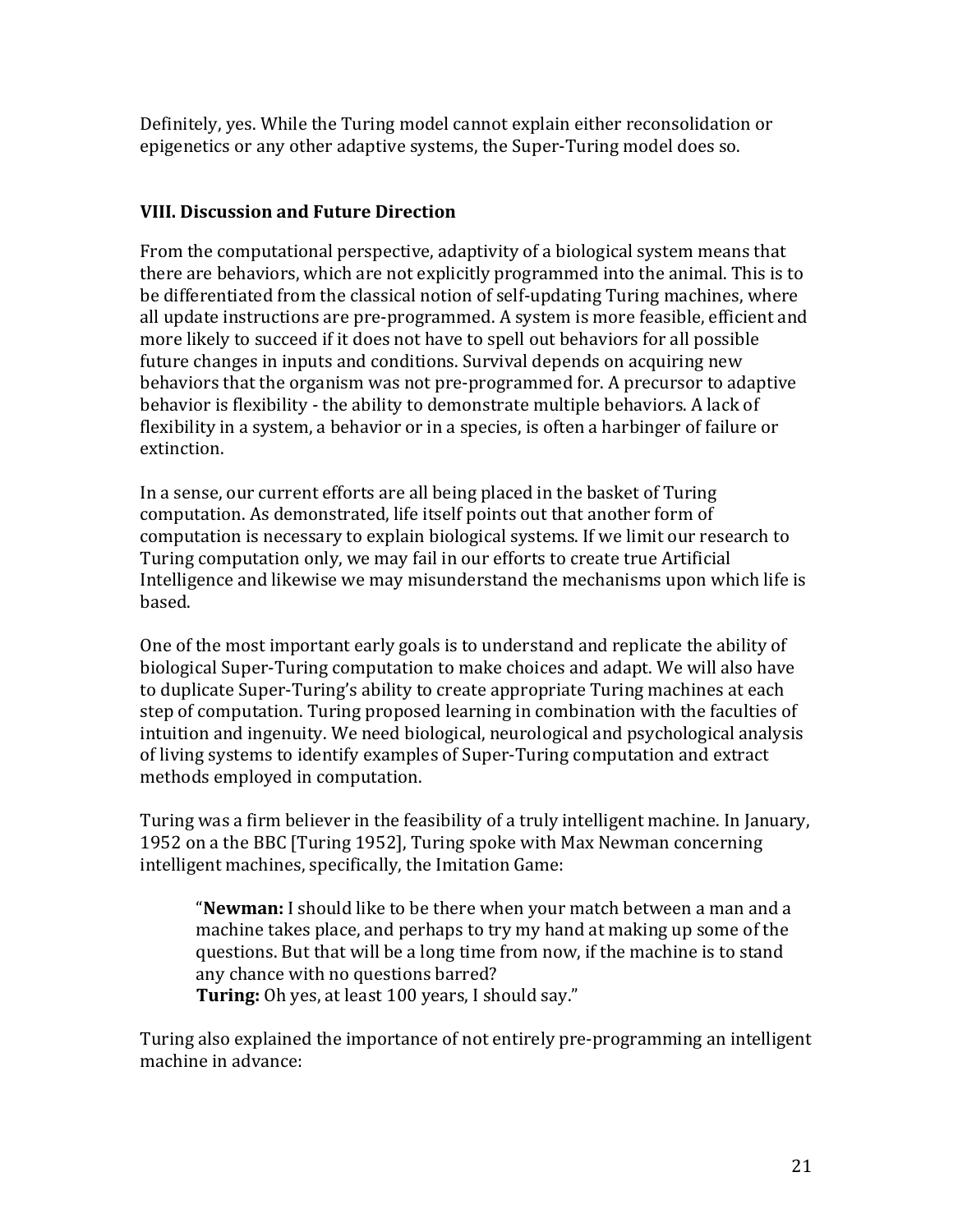"If the machine is treated only as a domestic pet, and is spoon-fed with particular problems, it will not be able to learn in the varying way in which human beings learn." Adding, "Obviously if one were to predict everything a computer was going to do one might just as well do without it." [Turing] 1952]

Taking Turing's belief of such a system into account, practical considerations still exist. If a Super-Turing machine were built, should it be digital or analog? Would we get better adaptive models on analog machines? When building the ACE, Turing chose digital technology, to allow universality and speed given that analog was not practical at the time; still, Turing pointed out:

"The nervous system is certainly not a discrete-state machine. A small error in the information about the size of a nervous impulse impinging on a neuron, may make a large difference to the size of the outgoing impulse. It may be argued that, this being so, one cannot expect to be able to mimic the behaviour of the nervous system with a discrete state system." [Turing] 1950]. 

Yet, In today's more advanced technology, analog technology may present a viable platform and one that more closely resembles the brain and other biological systems.

After replying to the nine objections to superior computation, Turing ended his Turing-test article [Turing 1950] with the sentence:

"We can only see a short distance ahead, but we can see plenty there that needs to be done."

Let me join Turing in suggesting that while we have taken his ideas a small step forward, plenty of work toward Adaptive Super-Turing computation remains to be done.

#### **IX. Acknowledgements**

Research support from the National Science Foundation under grant #192000000000036 and the Office of Naval Research (ONR) under grant #N00014-09-1-0069 for this study are gratefully acknowledged. I also thank Eric Goldstein for suggestions and editing for this article.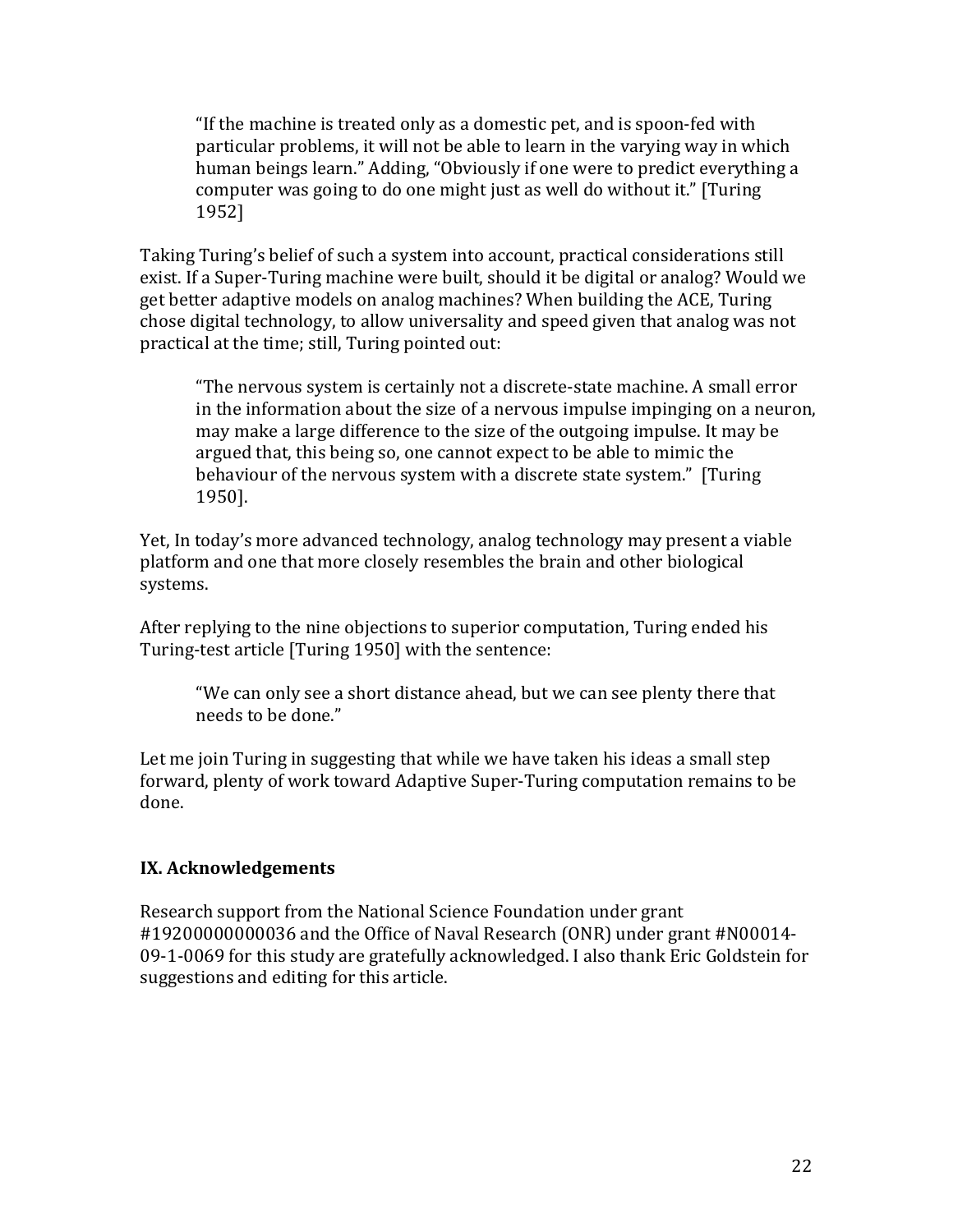#### **X. References**

T. Agren, J. Engman, A. Frick, J. Björkstrand, E-M Larsson,T. Furmark, M. Fredrikson, Disruption of Reconsolidation Erases a Fear Memory Trace in the Human Amygdala, Science 337(6101), September 2012: 1550-1552.

J. L. Balcázar, R. Gavaldà, and H. T. Siegelmann, Computational Power of Neural Networks: A Characterization in Terms of Kolmogorov Complexity, IEEE Transactions on Information Theory 43(4), July 1997: 1175-1183.

N. Barkai and S. Leibler, Robustness in simple biochemical networks, Nature 387(6636), 1997: 913–917.

A. Ben-Hur, J. Feinberg, S. Fishman and H. T. Siegelmann, Probabilistic analysis of a differential equation for linear programming, Journal of Complexity 19(4), 2003: 474- 510.

A. Ben-Hur and H. T. Siegelmann, Computation in gene networks, Chaos 14(1), 2004: 145-51.

E. Ben-Jacob, Social behavior of bacteria: from physics to complex organization, Eur. Phys. J. B 65, 2008: 315–322.

L. Blum, M. Shub, and S. Smale, On a theory of computation and complexity over the real numbers: NP completeness, recursive functions, and universal machines, Bull. A.M.S. 21, 1989: 1-46.

D. Bray. Protein molecules as computational elements in living cells. Nature, 376, July 1995: 307–312.

J. Cabessa and H.T. Siegelmann, Evolving Recurrent Neural Networks are Super-Turing, Proceedings of International Joint Conference on Neural Networks, San Jose, California, USA, July 31 – August 5 2012: 3200-3206.

J. Cabessa and H. T. Siegelmann, The Computational Power of Interactive Recurrent Neural Networks, Neural Computation, 2012, 24(4): 996-1019.

C. S. Carver and M.F. Scheier, Control theory: A useful conceptual framework for personality–social, clinical, and health psychology. Psychological Bulletin, 92(1), Jul 1982: 111-135.

A.Y. Cheung, L. Boavida, M. Aggarwal, H-M Wu, J. Feijo, The Pollen Tube Journey in the Pistil and Imaging the In Vivo process by two-Photon Microscopy. J. Exp. Bot. 61, 2010: 1907-1915.

B. J. Copeland, The essential Turing, Oxford university press, 2004.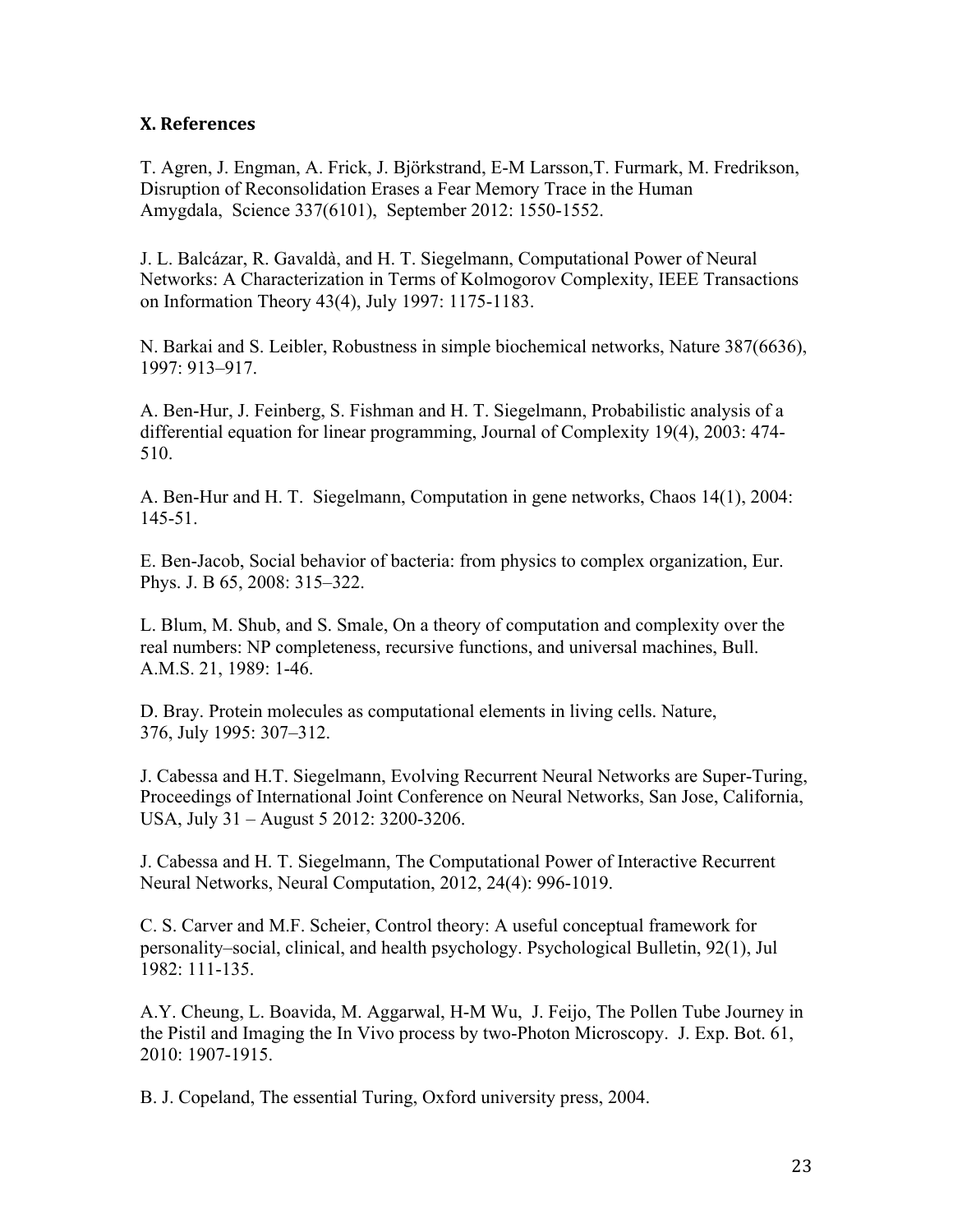B. J. Copeland and D. Proudfoot, Alan Turing's forgotten ideas in computer science, Scientific American, Apr 1999, 280(4): 99-103.

C. Darwin, Automatic Computing Engine (ACE), National Physical Laboratory, 17 Apr. 1946 (Public Record Office (document reference DSIR 10/385) <www.AlanTuring.net/darwin\_ace>).

R. A. DiCaprio, H. Wolf, and A. Büschges, Activity-Dependent Sensitivity of Proprioceptive Sensory Neurons in the Stick Insect Femoral Chordotonal Organ, J Neurophysiol 88, November 1, 2002: 2387-2398.

S. P. Diggle, A. S. Griffin, G. S. Campbell, S. A. West, Cooperation and conflict in quorum-sensing bacterial populations, Nature 450, 15 November 2007: 411-414.

S.T. Fiske and S. E. Taylor, Social cognition (2nd ed.). New York: McGraw-Hill, 1991.

M. F. Fraga, E. Ballestar, M. F. Paz, S. Ropero, F. Setien, M. L. Ballestar, D. Heine-Suñer, J. C. Cigudosa, M. Urioste, J. Benitez, M. Boix-Chornet, A. Sanchez-Aguilera, C. Ling, E. Carlsson, P. Poulsen, A. Vaag, Z. Stephan, T. D. Spector, Y. Z. Wu, C. Plass, M. Esteller, Epigenetic differences arise during the lifetime of monozygotic twins, Proc. Natl. Acad. Sci. 102(30) July 2005: 10604-10609.

A. S. French, Two components of rapid sensory adaptation in a cockroach mechanoreceptor neuron, Journal of Neurophysiology, 62(3), 1989: 768-777.

K. Friston, The free-energy principle: a rough guide to the brain? Trends in Cognitive Sciences 13(7), 2009: 293-301.

R. Gavaldà and H.T. Siegelmann, Discontinuities in Recurrent Neural Networks, Neural Computation 11(3), 1999: 715-745.

G. Gigerenzer, P. M. Todd and the ABC Research Group, Simple heuristics that make us smart. New York, Oxford University Press, 1999.

L. Glass and M. C. Mackey, Pathological physiological conditions resulting from instabilities in physiological control systems, Ann. NY. Acad. Sci. 316, 1979: 214-235.

J. Gomez-Ramirez and R. Sanz, What the Escherichia Coli Tells Neurons about Learning, Integral Biomathics, 2012: 41-55.

D. Grimaldi, A fossil mantis (Insecta: Mantoidea) in Cretaceous amber of New Jersey, with comments on early history of Dictyoptera. American Museum Novitates 3204, 1997: 1–11.

R. M. Karp and R. J. Lipton, Some connections between nonuniform and uniform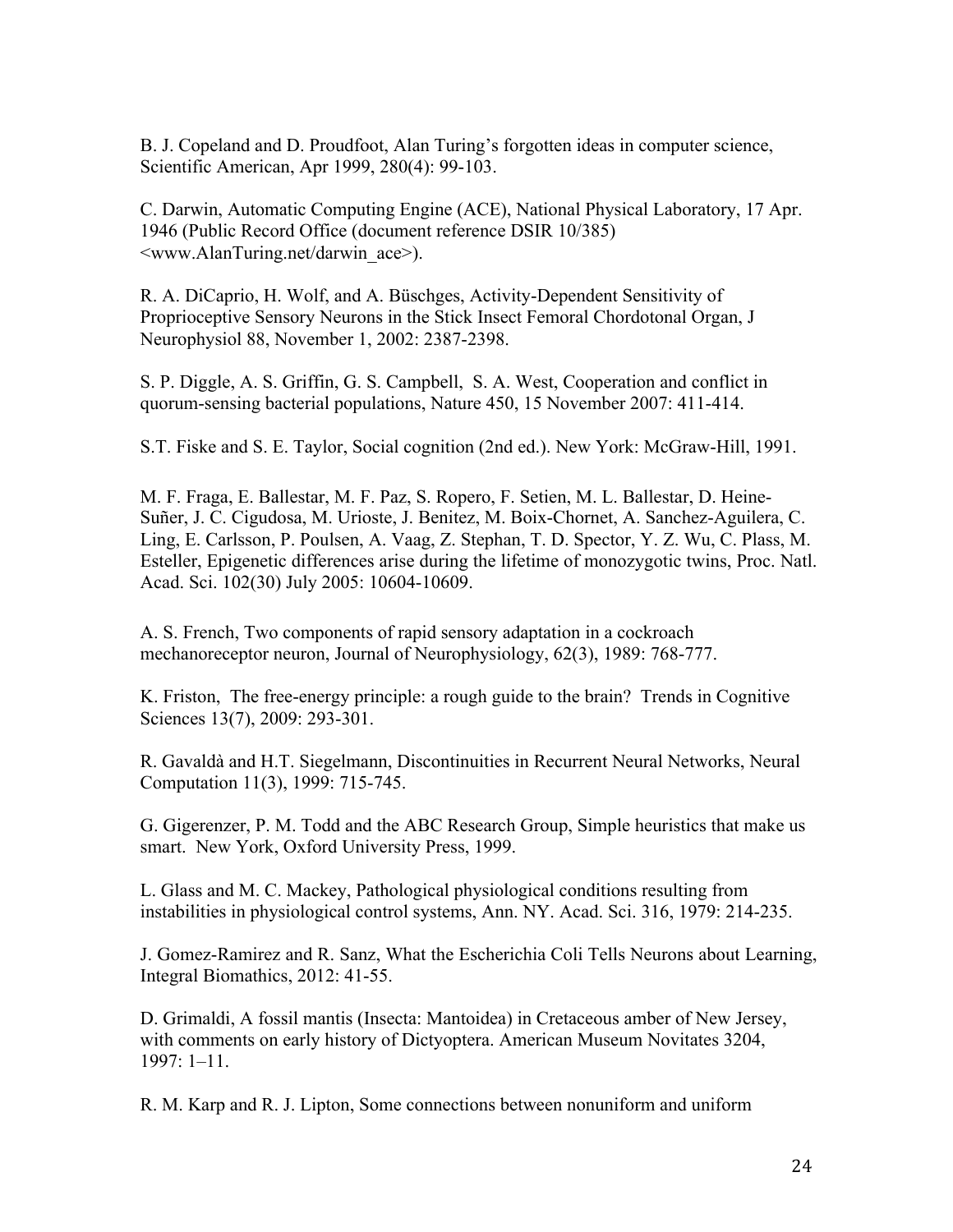complexity classes, Proceedings of the Twelfth Annual ACM Symposium on Theory of Computing, 1980: 302–309.

L.F.Landweber and L.Kari, Universal molecular computation in ciliates, In Proc. of Evolution as Computation, In Natural Computing Series, Springer Verlag, L.F.Landweber, E.Winfree, Eds., 2002: 257-274.

N. Lo, G. Tokuda, H. Watanabe, H. Rose, M. Slaytor, K. Maekawa, C. Bandi and H. Noda, Evidence from multiple gene sequences indicates that termites evolved from wood-feeding cockroaches, Current Biology,10(13) June 2000: 801-804.

M. O. Magnasco, Chemical Kinetics is Turing Universal, Physical Review Letters, 78(6), 1997: 1190-3.

W. S. McCulloch and W. Pitts, A logical calculus of the ideas imminent in nervous activity," Bull. of Math. Biophysics, 5, l943: 115-133.

P. O. McGowan and M, Szyf, The epigenetics of social adversity in early life: Implications for mental health outcomes, Neurobiology of Disease 39, 2010: 66–72.

N. Mekel-Bobrov, S. L. Gilbert, P. D. Evans, E. J. Vallender, J. R. Anderson, R. R. Hudson, S. A. Tishkoff, B. T. Lahn, Ongoing Adaptive Evolution of ASPM, a Brain Size Determinant in Homo sapiens, Science, 309 (5741), 2005: 1720-1722.

H. D. Morgan, H. G. Sutherland , D. I. Martin, E. Whitelaw, Epigenetic inheritance at the agouti locus in the mouse. Nat Genet., 23(3), Nov. 1999: 314-8.

J. W. Pillow, L. Paninski, E. P. Simoncelli, Maximum Likelihood Estimation of a Stochastic Integrate-and-Fire Neural Model, Neural Computation, 16 (12), 2004: 2533- 2561.

H. A. Reimann, Amyloidosis and a Periodic Disease, JAMA 185(1), 1963: 51-52.

F. Rosenblatt, The Perceptron: A Probabilistic Model for Information Storage and Organization in the Brain, Cornell Aeronautical Laboratory, Psychological Review, 65(6), 1958: 386–408.

S. J. Sara, Retrieval and Reconsolidation: Toward a Neurobiology of Remembering, Learning Memory 7, 2000: 73-84.

H. T. Siegelmann, Ph.D. Thesis: Foundation of Recurrent Neural Networks, Rutgers University, 1993.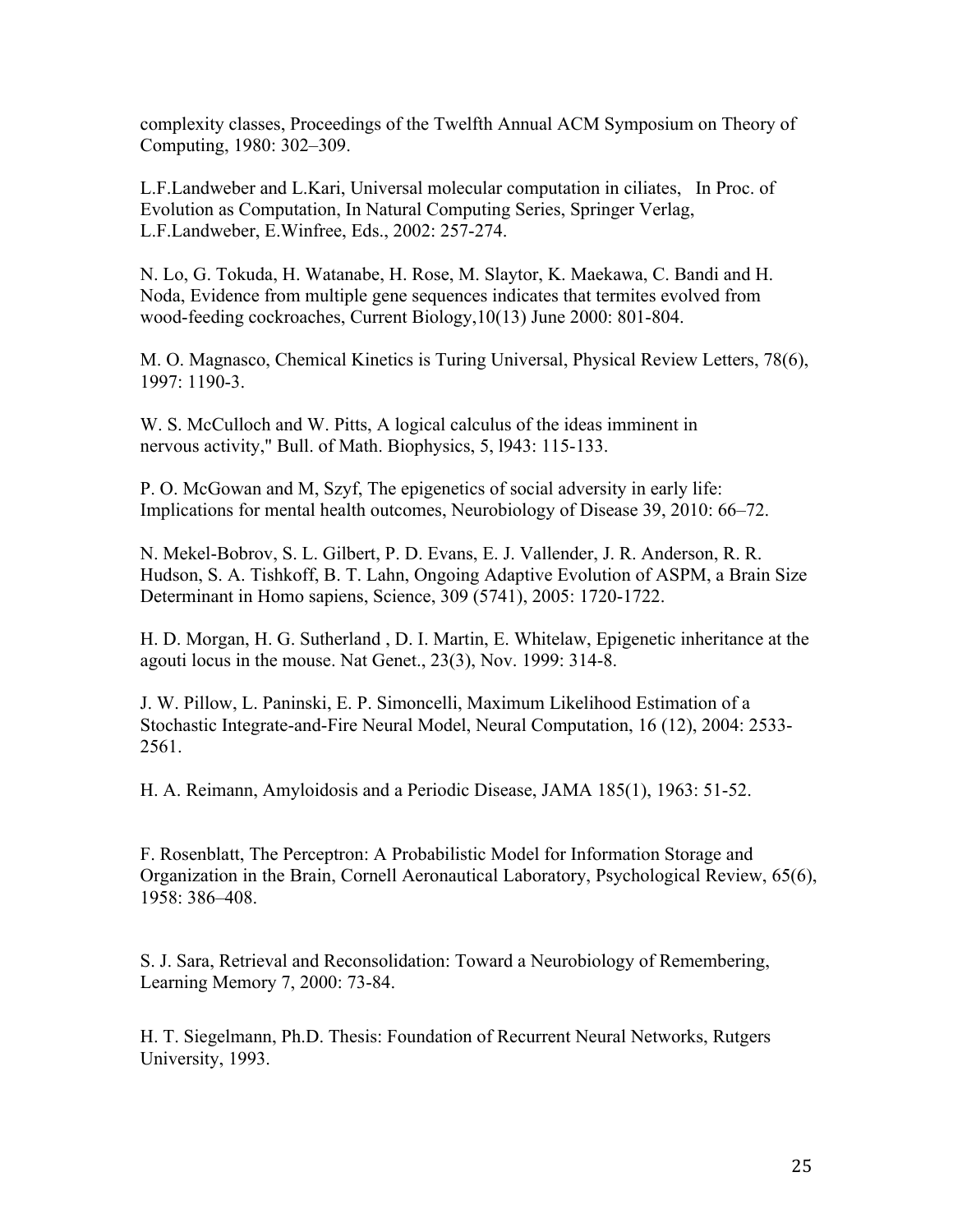H. T. Siegelmann, Computation Beyond the Turing Limit, Science 238(28), April 1995: 632-637.

H. T. Siegelmann, Neural Networks and Analog Computation: Beyond the Turing Limit, Birkhauser, Boston, December 1998.

H.T. Siegelmann, "Stochastic Analog Networks and Computational Complexity," Journal of Complexity 15(4), 1999: 451-475.

H. T. Siegelmann, A. Ben-Hur and S. Fishman, Computational Complexity for Continuous Time Dynamics, Physical Review Letters, 83(7), 1999: 1463-1466.

H. T. Siegelmann and E. D. Sontag, Analog Computation via Neural Networks, Theoretical Computer Science 131, 1994: 331-360.

H. T. Siegelmann and E. D. Sontag, Computational Power of Neural Networks, Journal of Computer System Sciences 50(1), 1995: 132-150.

N. C. Tronson and J. R. Taylor, Molecular mechanisms of memory reconsolidation, Nature Reviews Neuroscience 8, April 2007: 262-275.

[Turing 1936] A.M. Turing, On Computable Numbers, with an Application to the Entscheidungsproblem, Proceedings of the London Mathematical Society, Series 2, 42, 1936-7: 230–65.

[Turing 1939] A.M. Turing, Systems of logic based on ordinals, Proceedings of the London Mathematical Society, ser. 2, 45, 1939: 161-228.

[Turing 1947] A.M. Turing, Lecture to the London Mathematical Society on 20 February 1947, in A. M. Turing's ACE report of 1946 and other papers, B. E. Carpenter and R. W. Doran (eds.), Cambridge, Mass.: MIT Press (1986).

[Turing 1948] A. M. Turing, Intelligent Machinery, report for National Physical Laboratory, in Machine Intelligence 7, B. Meltzer and D. Michie (eds.) 1969.

[Turing 1950] A. M. Turing, Computing Machinery and Intelligence, Mind, 59, 1950: 433-460.

[Turing 1950a] A. M. Turing, Programmers' Handbook for Manchester Electronic Computer, University of Manchester Computing Laboratory, 1950). <www.AlanTuring.net/ programmers handbook>.

[Turing 1951] A. M. Turing, Intelligent machinery, a heretical theory, a lecture given to '51 Society' at Manchester.

[Turing 1951a] A.M. Turing, Can Digital Computers Think? BBC Radio 15 May 1951.